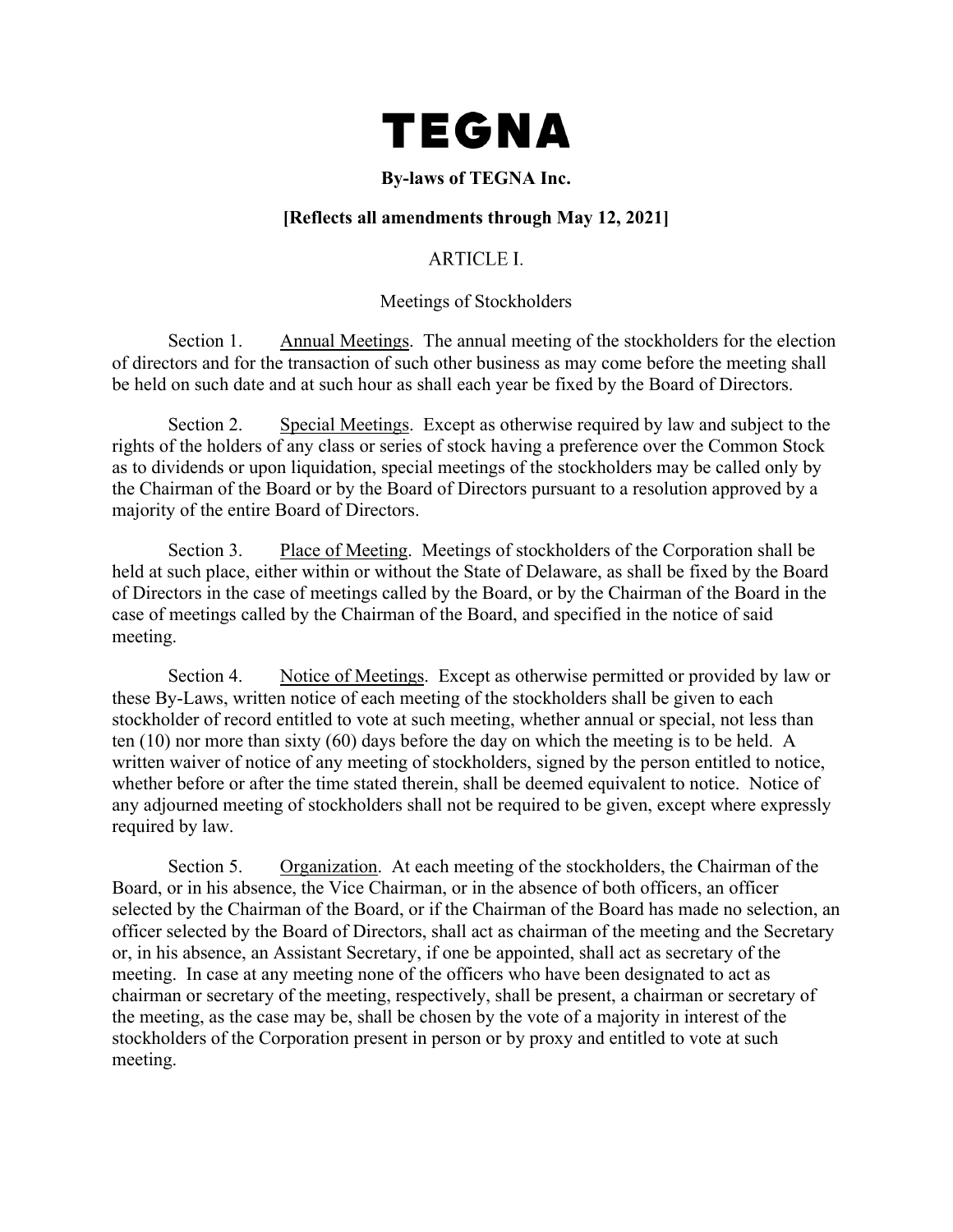#### Section 6. Quorum and Conduct of Meetings.

(a) At each meeting of the stockholders, except where otherwise provided by law, the holders of a majority of the issued and outstanding shares of each class of stock of the Corporation entitled to vote at such meeting shall constitute a quorum for the transaction of business and a majority in amount of such quorum shall decide any questions that may come before the meeting. In the absence of a quorum, a majority in interest of the stockholders of the Corporation present in person or by proxy and entitled to vote, or, if no stockholder entitled to vote is present, any officer entitled to preside at, or act as secretary of, such meeting, shall have the power to adjourn the meeting from time to time until stockholders holding the requisite amount of stock shall be present or represented. At any such adjourned meeting at which a quorum shall be present, any business may be transacted which might have been transacted at the meeting as originally called.

(b) The date and time of the opening and the closing of the polls for each matter upon which the stockholders will vote at a meeting shall be announced at the meeting by the chairman of the meeting. The Board of Directors may adopt by resolution such rules and regulations for the conduct of the meeting of stockholders as it shall deem appropriate. Except to the extent inconsistent with such rules and regulations as adopted by the Board of Directors, the chairman of any meeting of stockholders shall have the right and authority to prescribe such rules, regulations and procedures and to do all such acts as, in the judgment of such chairman, are appropriate for the proper conduct of the meeting. Such rules, regulations or procedures, whether adopted by the Board of Directors or prescribed by the chairman of the meeting, may include, without limitation, the following: (i) the establishment of an agenda or order of business for the meeting; (ii) rules and procedures for maintaining order at the meeting and the safety of those present; (iii) limitations on attendance at or participation in the meeting to stockholders of record of the Corporation, their duly authorized and constituted proxies or such other persons as the chairman of the meeting shall determine; (iv) restrictions on entry to the meeting after the time fixed for the commencement thereof; and (v) limitations on the time allotted to questions or comments by participants. Unless and to the extent determined by the Board of Directors or the chairman of the meeting, meetings of stockholders shall not be required to be conducted in accordance with the rules of parliamentary procedure.

### Section 7. Voting.

(a) At each meeting of stockholders every stockholder of record of the Corporation entitled to vote at such meeting shall be entitled to one vote for each share of stock of the Corporation registered in his name on the books of the Corporation on the record date for such meeting. Each stockholder entitled to vote at a meeting of stockholders or to express consent or dissent to corporate action in writing without a meeting may authorize another person or persons to act for him or her by proxy. Such proxy shall be appointed by an instrument in writing, subscribed by such stockholder or by his attorney thereunto authorized and delivered to the secretary of the meeting, or shall otherwise be executed and transmitted as may be permissible under applicable law; provided, however, that no proxy shall be voted on after three years from its date unless said proxy provides for a longer period. At all meetings of the stockholders, all matters (except where other provision is made by statute, by the Certificate of Incorporation or by these By-Laws) shall be decided by the vote of a majority of the stock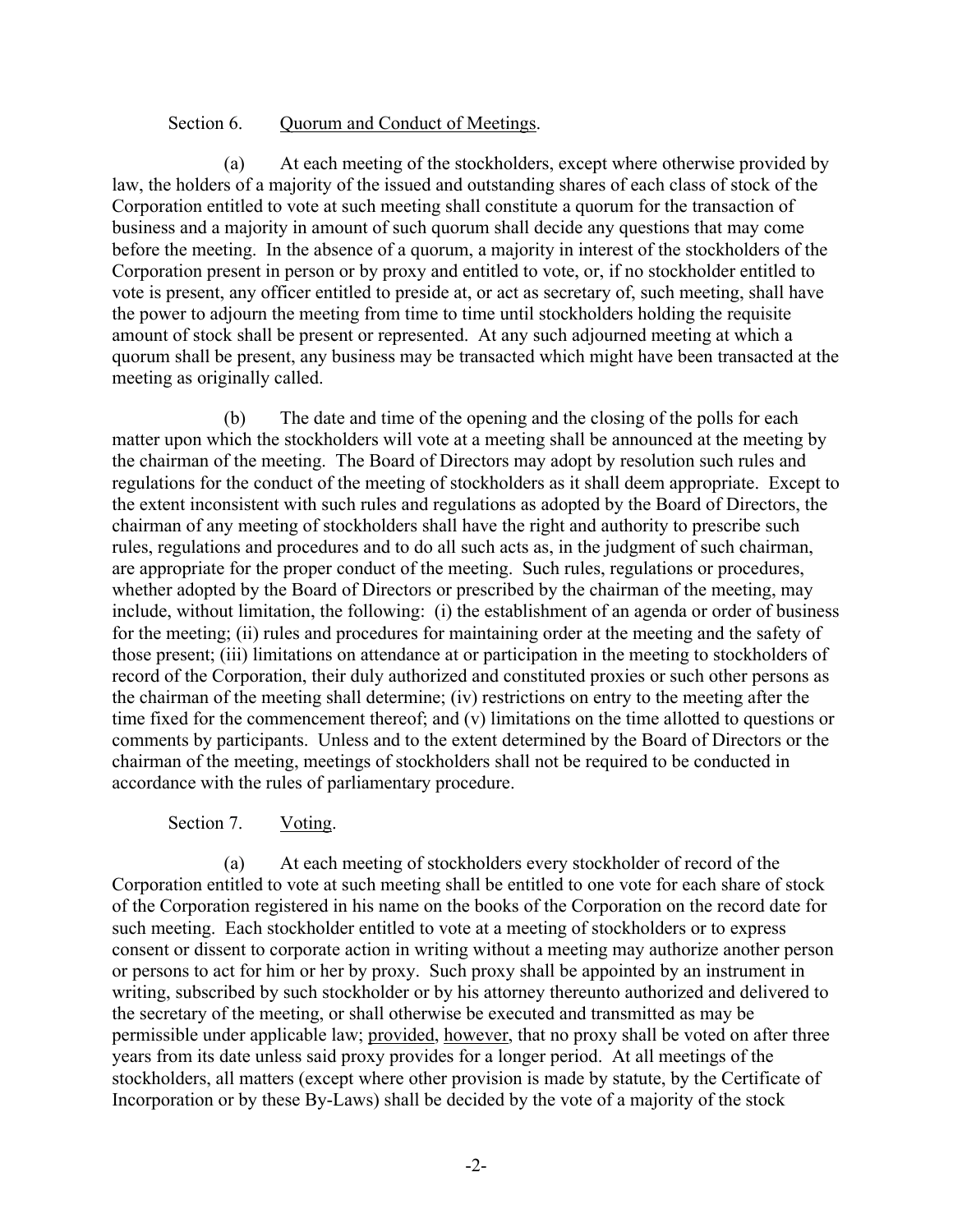present in person or by proxy and entitled to vote at the meeting. At each meeting of stockholders for the election of Directors, the voting for Directors need not be by ballot unless the chairman of the meeting or the holders, present in person or by proxy, of a majority of the stock of the Corporation entitled to vote at such meeting shall so determine.

(b) The date and time of the opening and the closing of the polls for each matter upon which the stockholders will vote at a meeting shall be announced at the meeting. No ballot, proxies or votes, nor any revocations thereof or changes thereto, shall be accepted by the inspectors after the closing of the polls unless a proper court upon application by a stockholder shall determine otherwise.

(c) The Corporation shall, in advance of any meeting of stockholders, appoint one or more inspectors to act at the meeting and make a written report thereof. The Corporation may designate one or more persons as alternate inspectors to replace any inspector who fails to act. If no inspector or alternate is able to act at a meeting of stockholders, the person presiding at the meeting shall appoint one or more inspectors to act at the meeting. Each inspector, before entering upon the discharge of his or her duties, shall take and sign an oath faithfully to execute the duties of inspector with strict impartiality and according to the best of his or her ability.

(d) The inspectors shall (i) ascertain the number of shares outstanding and the voting power of each, (ii) determine the shares represented at a meeting and the validity of proxies and ballots, (iii) count all votes and ballots, (iv) determine and retain for a reasonable period a record of the disposition of any challenges made to any determination by the inspectors, (v) certify their determination of the number of shares represented at the meeting and their count of all votes and ballots, and (vi) perform such other duties as may be required by law or designated by the Secretary of the Corporation. In performing their duties, the inspectors of election shall follow applicable law and the instructions of the Secretary.

Section 8. List of Stockholders. It shall be the duty of the Secretary or other officer of the Corporation who shall have charge of its stock ledger, either directly or through another officer of the Corporation designated by him or her or through a transfer agent or transfer clerk appointed by the Board of Directors, to prepare and make available, at least ten (10) days before every meeting of the stockholders, a complete list of the stockholders entitled to vote thereat, arranged in alphabetical order and showing the address of each stockholder and the number of shares registered in the name of each stockholder. Such list shall be open to the examination of any stockholder, for any purpose germane to the meeting, during ordinary business hours, for said ten (10) days, either at a place within the city where the meeting is to be held, which place shall be specified in the notice of meeting, or, if not so specified, at the place where said meeting is to be held. The list shall be produced and kept at the time and place of said meeting during the whole time thereof and subject to the inspection of any stockholder who shall be present thereat. The original or duplicate stock ledger shall be the only evidence as to who are the stockholders entitled to examine the stock ledger, such list or the books of the Corporation, or to vote in person or by proxy at such meeting.

Section 9. Stockholder Action. Any action required or permitted to be taken by the stockholders of the Corporation must be effected at a duly called annual or special meeting of such holders and may not be effected by any consent in writing by such holders.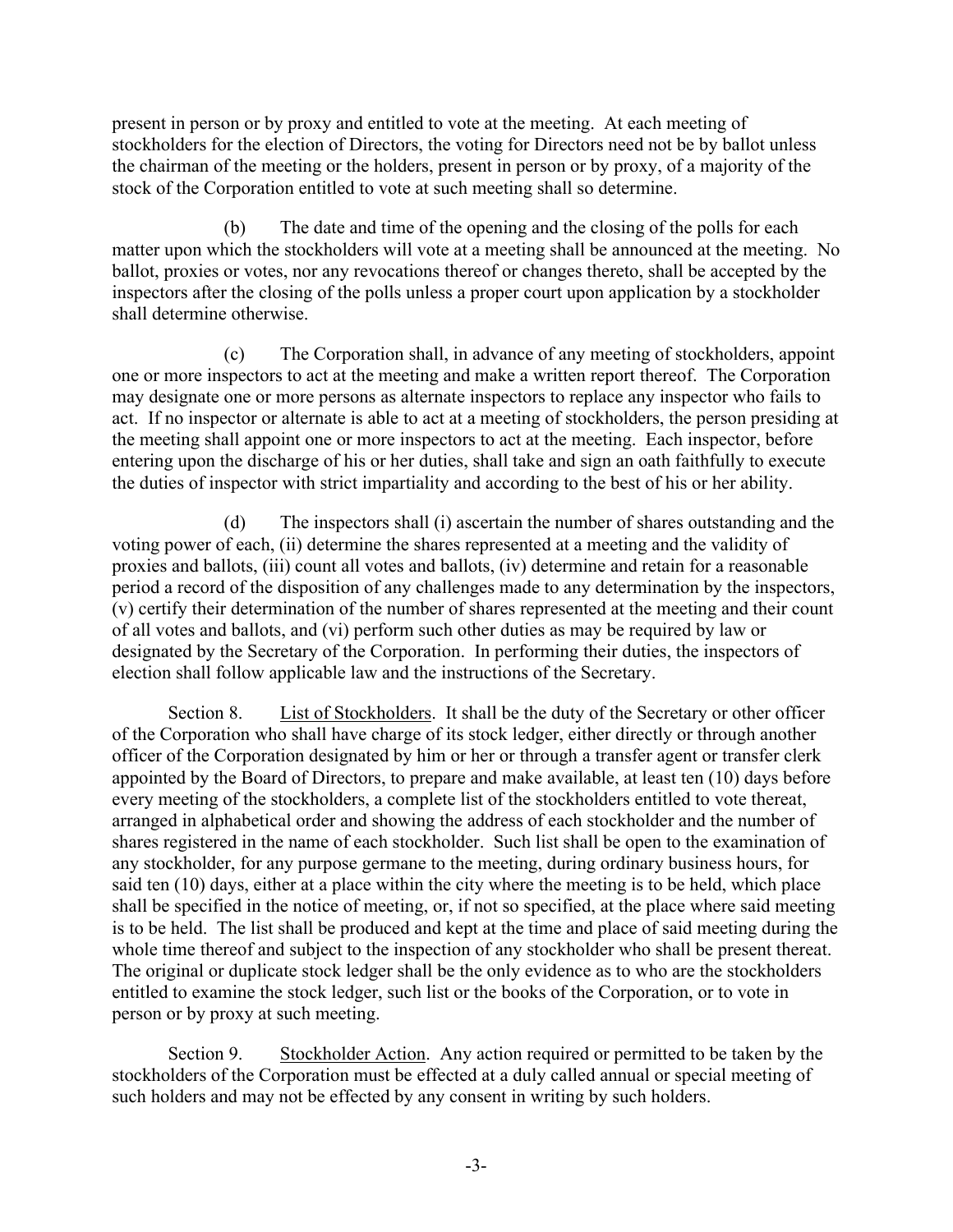<span id="page-3-0"></span>Section 10. Inclusion of Stockholder Director Nominations in the Corporation's Proxy Materials. Subject to the terms and conditions set forth in these By-Laws, the Corporation shall include in its proxy materials for an annual meeting of stockholders (following the Corporation's annual meeting of stockholders held in 2018) the name, together with the Required Information (as defined below), of any person nominated for election (the "Stockholder Nominee") to the Board of Directors by a stockholder or group of stockholders that satisfy the requirements of this [Section](#page-3-0) 10, including qualifying as an Eligible Stockholder (as defined in paragraph (d) below) and that expressly elects at the time of providing the written notice required by this [Section](#page-3-0) 10 (a "Proxy Access Notice") to have its nominee included in the Corporation's proxy materials pursuant to this [Section](#page-3-0) 10. For the purposes of this [Section](#page-3-0) 10:

"Voting Stock" shall mean outstanding shares of capital stock of the Corporation entitled to vote generally for the election of Directors;

(x) "Constituent Holder" shall mean any stockholder, collective investment fund included within a Qualifying Fund (as defined in paragraph (d) below) or beneficial holder whose stock ownership is counted for the purposes of qualifying as holding the Proxy Access Request Required Shares (as defined in paragraph (d) below) or qualifying as an Eligible Stockholder (as defined in paragraph (d) below);

(y) "affiliate" and "associate" shall have the meanings ascribed thereto in Rule 405 under the Securities Act of 1933, as amended as of the date hereof (the "Securities Act"); provided, however, that the term "partner" as used in the definition of "associate" shall not include any limited partner that is not involved in the management of the relevant partnership; and

(z) a stockholder (including any Constituent Holder) shall be deemed to "own" only those outstanding shares of Voting Stock as to which the stockholder itself (or such Constituent Holder itself) possesses both (i) the full voting and investment rights pertaining to the shares and (ii) the full economic interest in (including the opportunity for profit and risk of loss on) such shares. The number of shares calculated in accordance with the foregoing clauses (i) and (ii) shall be deemed not to include (and to the extent any of the following arrangements have been entered into by affiliates of the stockholder (or of any Constituent Holder), shall be reduced by) any shares (x) sold by such stockholder or Constituent Holder (or any of either's affiliates) in any transaction that has not been settled or closed, including any short sale, (y) borrowed by such stockholder or Constituent Holder (or any of either's affiliates) for any purposes or purchased by such stockholder or Constituent Holder (or any of either's affiliates) pursuant to an agreement to resell, or (z) subject to any option, warrant, forward contract, swap, contract of sale, other derivative or similar agreement entered into by such stockholder or Constituent Holder (or any of either's affiliates), whether any such instrument or agreement is to be settled with shares, cash or other consideration, in any such case which instrument or agreement has, or is intended to have, or if exercised by either party thereto would have, the purpose or effect of (aa) reducing in any manner, to any extent or at any time in the future, such stockholder's or Constituent Holder's (or any of either's affiliate's) full right to vote or direct the voting of any such shares, and/or (bb) hedging, offsetting or altering to any degree gain or loss arising from the full economic ownership of such shares by such stockholder or Constituent Holder (or any of either's affiliates), other than any such arrangements solely involving an exchange listed multi-industry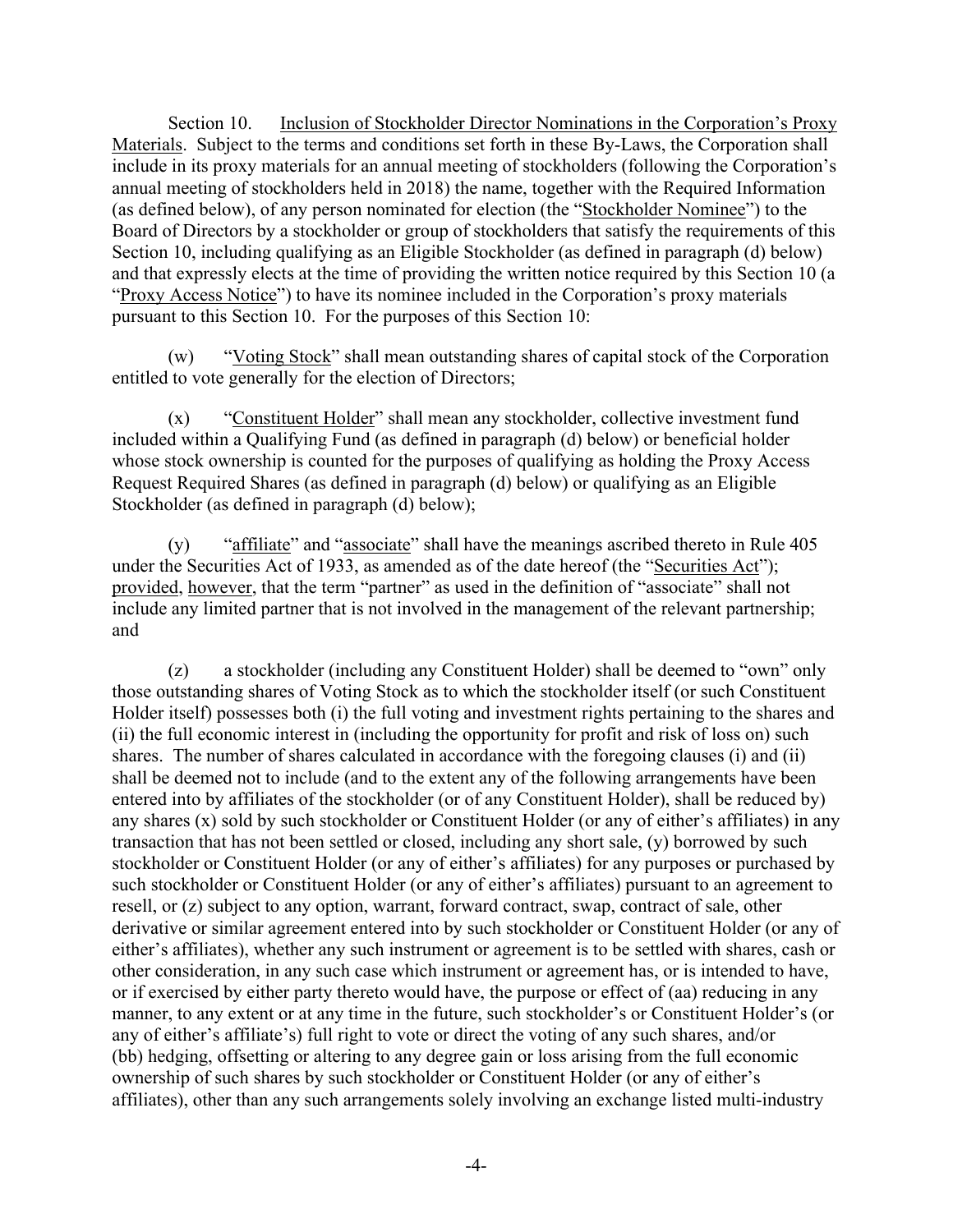market index fund in which Voting Stock represents at the time of entry into such arrangement less than ten percent (10%) of the proportionate value of such index. A stockholder (including any Constituent Holder) shall "own" shares held in the name of a nominee or other intermediary so long as the stockholder itself (or such Constituent Holder itself) retains the right to instruct how the shares are voted with respect to the election of Directors and the right to direct the disposition thereof and possesses the full economic interest in the shares. A stockholder's (including any Constituent Holder's) ownership of shares shall be deemed to continue during any period in which such person has (xx) loaned such shares, provided that such stockholder has the power to recall such loaned shares on not more than five (5) business days' notice and includes in its Proxy Access Notice an agreement that it (1) will promptly recall such loaned shares upon being notified that any of its Stockholder Nominees will be included in the Corporation's proxy materials and (2) will continue to hold such recalled shares through the date of the annual meeting, or (yy) delegated any voting power over such shares by means of a proxy, power of attorney or other instrument or arrangement which in all such cases is revocable at any time by the stockholder. The terms "owned," "owning" and other variations of the word "own" shall have correlative meanings.

(a) For purposes of this [Section](#page-3-0) 10, the "Required Information" that the Corporation will include in its proxy statement is (x) the information concerning the Stockholder Nominee and the Eligible Stockholder that the Corporation determines is required to be disclosed in the Corporation's proxy statement by the regulations promulgated under the Securities Exchange Act of 1934, as amended (the "Exchange Act"); and (y) if the Eligible Stockholder so elects, a Statement (as defined in paragraph (f) below). The Corporation shall also include the name of the Stockholder Nominee in its proxy card. For the avoidance of doubt, and any other provision of these By-Laws notwithstanding, the Corporation may in its sole discretion solicit against, and include in the proxy statement its own statements or other information relating to, any Eligible Stockholder and/or Stockholder Nominee.

(b) To be timely, a stockholder's Proxy Access Notice, together with all related materials provided for herein, must be delivered to the principal executive offices of the Corporation within the time periods applicable to stockholder notices of nominations pursuant to [Article](#page-11-0) II of these By-Laws. In no event shall any adjournment or postponement of an annual meeting, the date of which has been announced by the Corporation, commence a new time period for the giving of a Proxy Access Notice.

(c) The number of Stockholder Nominees (including Stockholder Nominees that were submitted by an Eligible Stockholder for inclusion in the Corporation's proxy materials pursuant to this [Section](#page-3-0) 10 but either are subsequently withdrawn (or withdraw) or that the Board of Directors decides to nominate as Board of Directors' nominees) appearing in the Corporation's proxy materials with respect to an annual meeting of stockholders shall not exceed the greater of  $(x)$  two  $(2)$  and  $(y)$  the largest whole number that does not exceed twenty percent (20%) of the number of directors in office as of the last day on which a Proxy Access Notice may be delivered in accordance with the procedures set forth in this [Section](#page-3-0) 10 (such greater number, the "Permitted Number"); provided, however, that the Permitted Number shall be reduced by: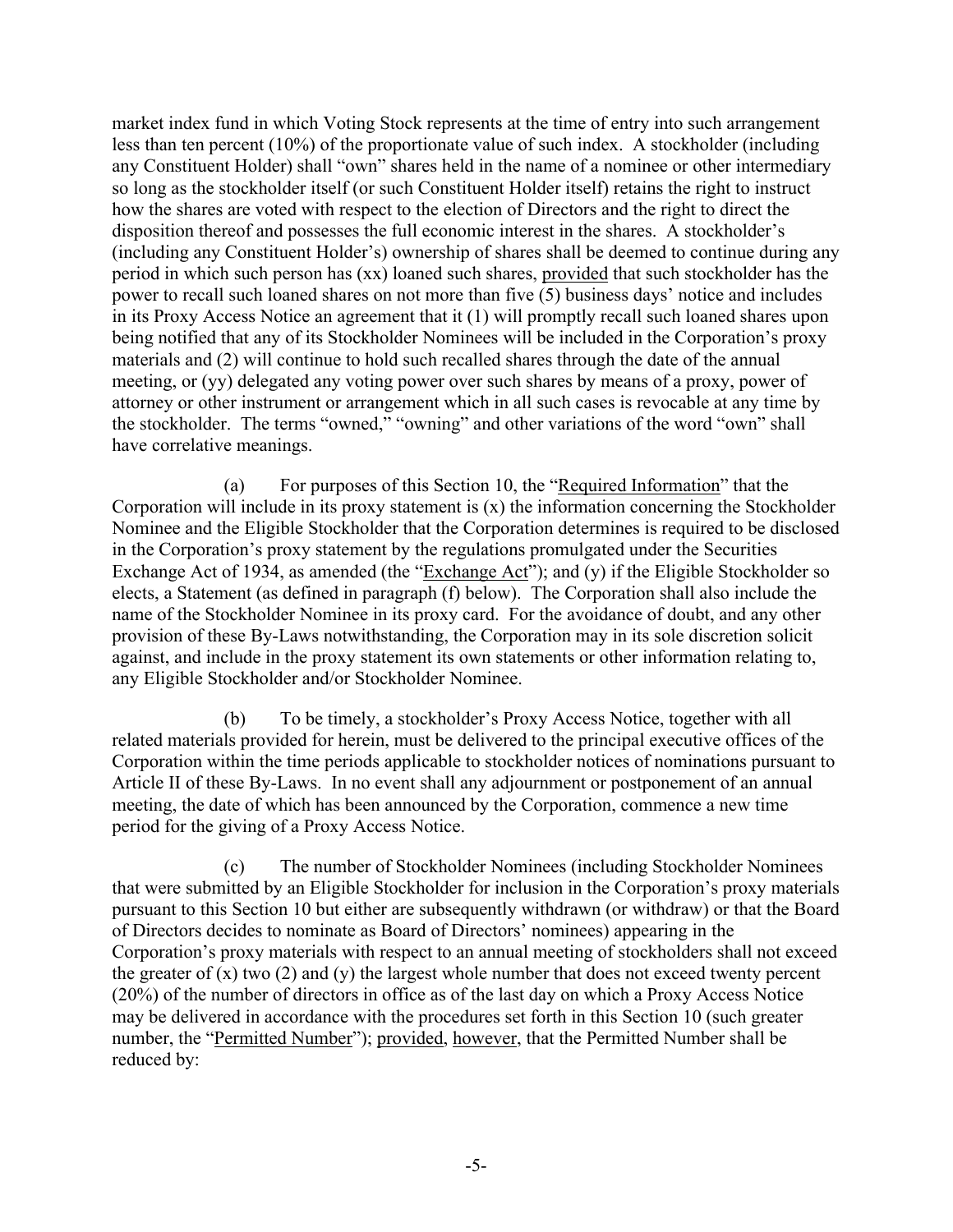(i) the number of such director candidates for which the Corporation shall have received one or more valid stockholder notices nominating director candidates pursuant to [Article](#page-11-0) II, [Section](#page-12-0) 4 of these By-Laws;

(ii) the number of directors in office or director candidates that in either case will be included in the Corporation's proxy materials with respect to such annual meeting as an unopposed (by the Corporation) nominee pursuant to an agreement, arrangement or other understanding with a stockholder or group of stockholders (other than any such agreement, arrangement or understanding entered into in connection with an acquisition of Voting Stock, by such stockholder or group of stockholders, directly from the Corporation), other than any such director referred to in this clause (ii) who at the time of such annual meeting will have served as a director continuously, as a nominee of the Board of Directors, for at least two (2) annual terms; and

(iii) the number of directors in office that will be included in the Corporation's proxy materials with respect to such annual meeting for whom access to the Corporation's proxy materials was previously provided pursuant to this [Section](#page-3-0) 10, other than any such director referred to in this clause (iii) who at the time of such annual meeting will have served as a director continuously, as a nominee of the Board of Directors, for at least two (2) annual terms;

provided, further, that in the event the Board of Directors resolves to reduce the size of the Board of Directors effective on or prior to the date of the annual meeting, the Permitted Number shall be calculated based on the number of directors in office as so reduced. In the event that the number of Stockholder Nominees submitted by Eligible Stockholders pursuant to this [Section](#page-3-0) 10 exceeds the Permitted Number, each Eligible Stockholder will select one (1) Stockholder Nominee for inclusion in the Corporation's proxy materials until the Permitted Number is reached, going in order of the amount (largest to smallest) of shares of Voting Stock each Eligible Stockholder disclosed as owned in its Proxy Access Notice submitted to the Corporation. If the Permitted Number is not reached after each Eligible Stockholder has selected one (1) Stockholder Nominee, this selection process will continue as many times as necessary, following the same order each time, until the Permitted Number is reached.

(d) An "Eligible Stockholder" is one or more stockholders of record who own and have owned, or are acting on behalf of one or more beneficial owners who own and have owned (in each case as defined above), in each case continuously for at least three (3) years as of both the date that the Proxy Access Notice is received by the Corporation pursuant to this [Section](#page-3-0) 10, and as of the record date for determining stockholders eligible to vote at the annual meeting, at least three percent (3%) of the aggregate voting power of the Voting Stock (the "Proxy Access Request Required Shares"), and who continue to own the Proxy Access Request Required Shares at all times between the date such Proxy Access Notice is received by the Corporation and the date of the applicable annual meeting, provided that the aggregate number of stockholders, and, if and to the extent that a stockholder is acting on behalf of one or more beneficial owners, of such beneficial owners, whose stock ownership is counted for the purpose of satisfying the foregoing ownership requirement shall not exceed twenty (20). Two or more collective investment funds that are  $(x)$  part of the same family of funds or  $(y)$  a "group of investment companies" as such term is defined in Section  $12(d)(1)(G)(ii)$  of the Investment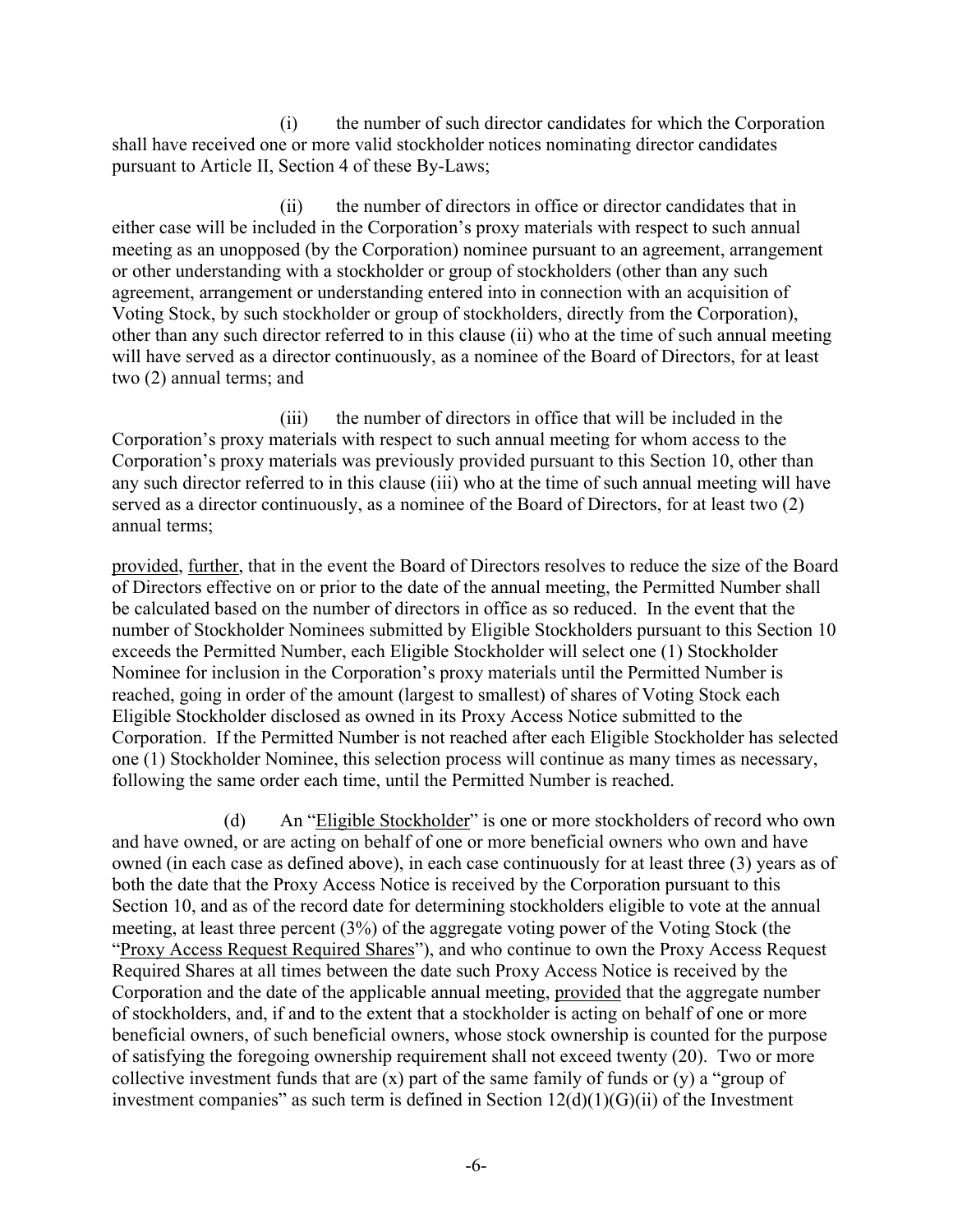Company Act of 1940 (a "Qualifying Fund") shall be treated as one stockholder for the purpose of determining the aggregate number of stockholders in this paragraph (d), provided that each fund included within a Qualifying Fund otherwise meets the requirements set forth in this [Section](#page-3-0) 10, including by providing the required information and materials. No shares may be attributed to more than one group constituting an Eligible Stockholder under this [Section](#page-3-0) 10 (and, for the avoidance of doubt, no stockholder may be a member of more than one group constituting an Eligible Stockholder). A record holder acting on behalf of one or more beneficial owners will not be counted separately as a stockholder with respect to the shares owned by beneficial owners on whose behalf such record holder has been directed in writing to act, but each such beneficial owner will be counted separately, subject to the other provisions of this paragraph (d), for purposes of determining the number of stockholders whose holdings may be considered as part of an Eligible Stockholder's holdings. For the avoidance of doubt, Proxy Access Request Required Shares will qualify as such if and only if the beneficial owner of such shares as of the date of the Proxy Access Notice has itself individually beneficially owned such shares continuously for the three-year (3-year) period ending on that date and through the other applicable dates referred to in this paragraph (in addition to the other applicable requirements being met).

(e) No later than the final date when a nomination pursuant to this [Section](#page-3-0) 10 may be delivered to the Corporation, an Eligible Stockholder (including each Constituent Holder) must provide the following information in writing to the Secretary of the Corporation:

(i) with respect to each Constituent Holder, the name and address of, and number of shares of Voting Stock owned by, such person;

(ii) one or more written statements from the record holder of the shares (and from each intermediary through which the shares are or have been held during the requisite three-year (3-year) holding period) verifying that, as of a date within seven (7) calendar days prior to the date the Proxy Access Notice is delivered to the Corporation, such person owns, and has owned continuously for the preceding three (3) years, the Proxy Access Request Required Shares, and such person's agreement to provide:

(A) within ten (10) days after the record date for the annual meeting, written statements from the record holder and intermediaries verifying such person's continuous ownership of the Proxy Access Request Required Shares through the record date, together with any additional information reasonably requested to verify such person's ownership of the Proxy Access Request Required Shares; and

(B) immediate notice if the Eligible Stockholder ceases to own any of the Proxy Access Request Required Shares prior to the date of the applicable annual meeting of stockholders;

(iii) any information relating to such Eligible Stockholder (including any Constituent Holder) and their respective affiliates or associates or others acting in concert therewith, and any information relating to such Eligible Stockholder's Stockholder Nominee(s), in each case that would be required to be provided by stockholders who submit notices of nomination pursuant to [Article](#page-11-0) II, [Section](#page-3-0) 10 of these By-Laws;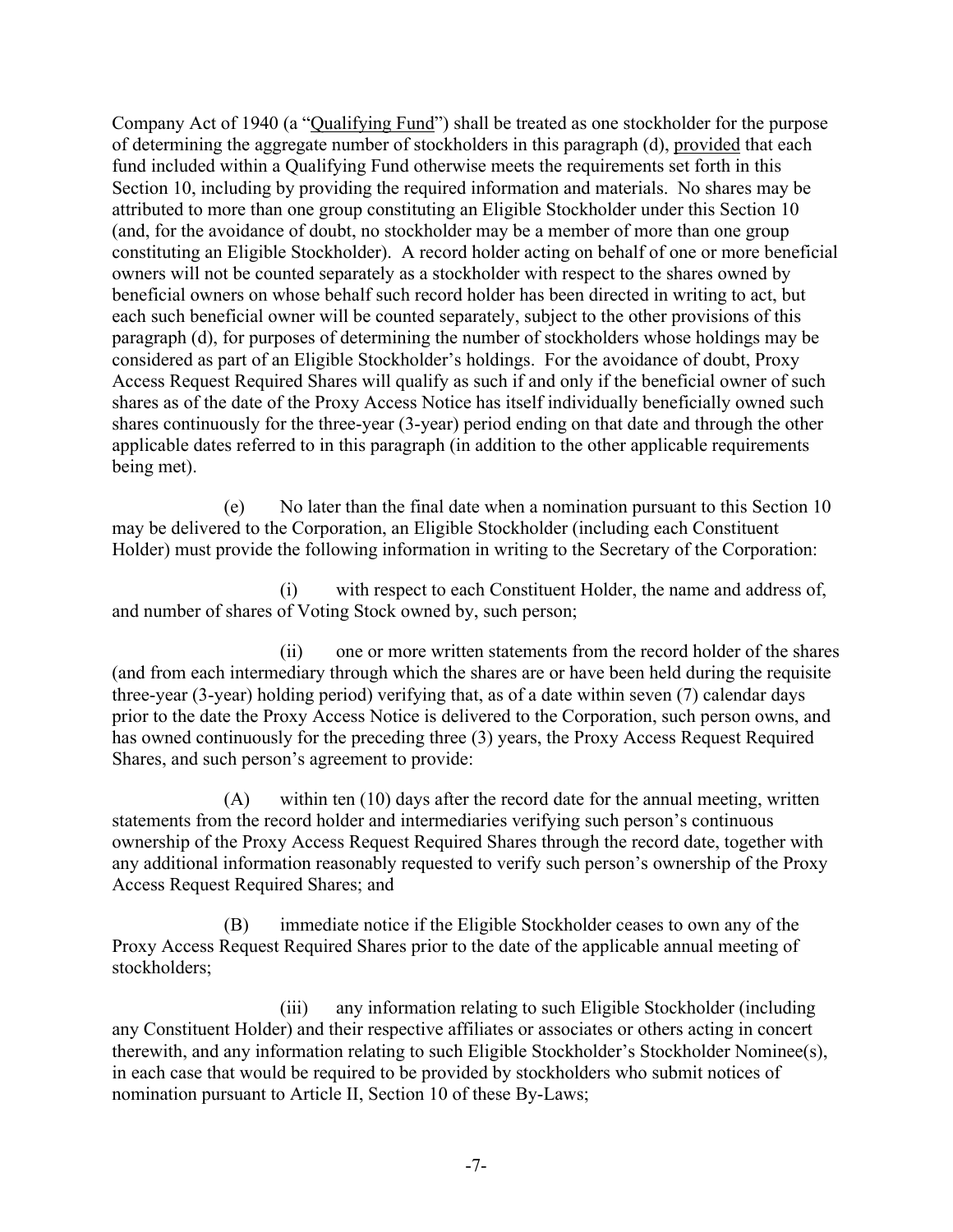(iv) a description of all direct and indirect compensation and other material monetary agreements, arrangements and understandings during the past three (3) years, and any other material relationships, between or among the Eligible Stockholder (including any Constituent Holder) and its or their respective affiliates and associates, or others acting in concert therewith, on the one hand, and each of such Eligible Stockholder's Stockholder Nominee(s), and his or her respective affiliates and associates, or others acting in concert therewith, on the other hand, including without limitation all information that would be required to be disclosed pursuant to Rule 404 promulgated under Regulation S-K if the Eligible Stockholder (including any Constituent Holder), or any affiliate or associate thereof or person acting in concert therewith, were the "registrant" for purposes of such rule and the Stockholder Nominee or any affiliate or associate thereof or person acting in concert therewith were a director or executive officer of such registrant;

(v) a representation that the Eligible Stockholder (and each Constituent Holder):

(A) acquired the Proxy Access Request Required Shares in the ordinary course of business and not with the intent to change or influence control of the Corporation, and does not presently have any such intent;

(B) has not nominated and will not nominate for election to the Board of Directors at the annual meeting any person other than the Stockholder Nominee(s) being nominated pursuant to this [Section](#page-3-0) 10;

(C) has not engaged and will not engage in, and has not and will not be a "participant" in another person's, "solicitation" within the meaning of Rule 14a-1(1) under the Exchange Act in support of the election of any individual as a director at the annual meeting other than its Stockholder Nominee(s) or a nominee of the Board of Directors;

(D) will not distribute to any stockholder any form of proxy for the annual meeting other than the form distributed by the Corporation; and

(E) will provide facts, statements and other information in all communications with the Corporation and its stockholders that are and will be true and correct in all material respects and do not and will not omit to state a material fact necessary in order to make the statements made, in light of the circumstances under which they were made, not misleading, and will otherwise comply with all applicable laws, rules and regulations in connection with any actions taken pursuant to this [Section](#page-3-0) 10;

(vi) in the case of a nomination by a group of stockholders that together is such an Eligible Stockholder, the designation by all group members of one group member that is authorized to act on behalf of all members of the nominating stockholder group with respect to the nomination and matters related thereto, including withdrawal of the nomination; and (vii) an undertaking that the Eligible Stockholder (and each Constituent Holder) agrees to:

(A) assume all liability stemming from, and indemnify and hold harmless the Corporation and each of its directors, officers, and employees individually against any liability, loss or damages in connection with any threatened or pending action, suit or proceeding, whether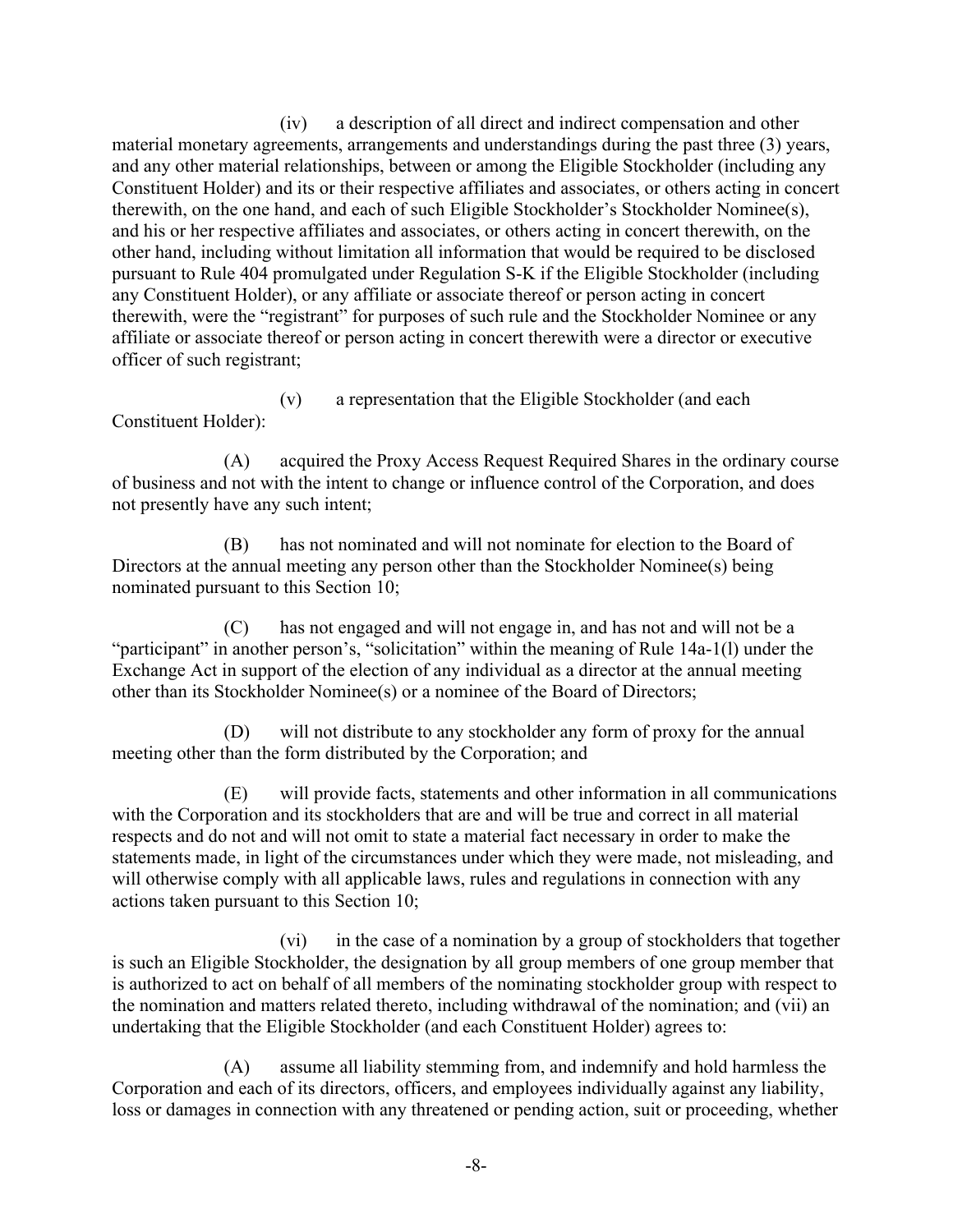legal, administrative or investigative, against the Corporation or any of its directors, officers or employees arising out of any legal or regulatory violation arising out of the Eligible Stockholder's (and any Constituent Holder's) communications with the stockholders of the Corporation or out of the information that the Eligible Stockholder (or any Constituent Holder) provided to the Corporation in connection with the nomination of the Stockholder Nominee(s) or efforts to elect the Stockholder Nominee(s); and

(B) file with the Securities and Exchange Commission any solicitation by the Eligible Stockholder of stockholders of the Corporation relating to the annual meeting at which the Stockholder Nominee will be nominated.

In addition, no later than the final date when a nomination pursuant to this [Section](#page-3-0) 10 may be delivered to the Corporation, a Qualifying Fund whose stock ownership is counted for purposes of qualifying as an Eligible Stockholder must provide to the Secretary of the Corporation documentation reasonably satisfactory to the Board of Directors that demonstrates that the funds included within the Qualifying Fund satisfy the definition thereof. In order to be considered timely, any information required by this [Section](#page-3-0) 10 to be provided to the Corporation must be supplemented (by delivery to the Secretary of the Corporation)  $(x)$  no later than ten (10) days following the record date for the applicable annual meeting, to disclose the foregoing information as of such record date, and (y) no later than the fifth (5th) day before the annual meeting, to disclose the foregoing information as of the date that is no earlier than ten (10) days prior to such annual meeting. For the avoidance of doubt, the requirement to update and supplement such information shall not permit any Eligible Stockholder or other person to change or add any proposed Stockholder Nominee or be deemed to cure any defects or limit the remedies (including without limitation under these By-Laws) available to the Corporation relating to any defect.

(f) The Eligible Stockholder may provide to the Secretary of the Corporation, at the time the information required by this [Section](#page-3-0) 10 is originally provided, a written statement for inclusion in the Corporation's proxy statement for the annual meeting, not to exceed five hundred (500) words, in support of the candidacy of such Eligible Stockholder's Stockholder Nominee"". Notwithstanding anything to the contrary contained in this [Section](#page-3-0) 10, the Corporation may omit from its proxy materials any information or Statement that it, in good faith, believes is materially false or misleading, omits to state any material fact, impugns the character, integrity or personal reputation of a person or makes charges concerning improper, illegal or immoral conduct or associations, in each case without factual foundation or would violate any applicable law or regulation.

 $(g)$  No later than the final date when a nomination pursuant to this [Section](#page-3-0) 10 may be delivered to the Corporation, each Stockholder Nominee must:

(i) deliver to the Corporation at the principal executive offices of the Corporation the written questionnaire and written representation and agreement required by [Article](#page-11-0) II, [Section](#page-15-0) 5 of these By-Laws; and

(ii) provide such additional information as necessary to permit the Board of Directors to determine if such Stockholder Nominee: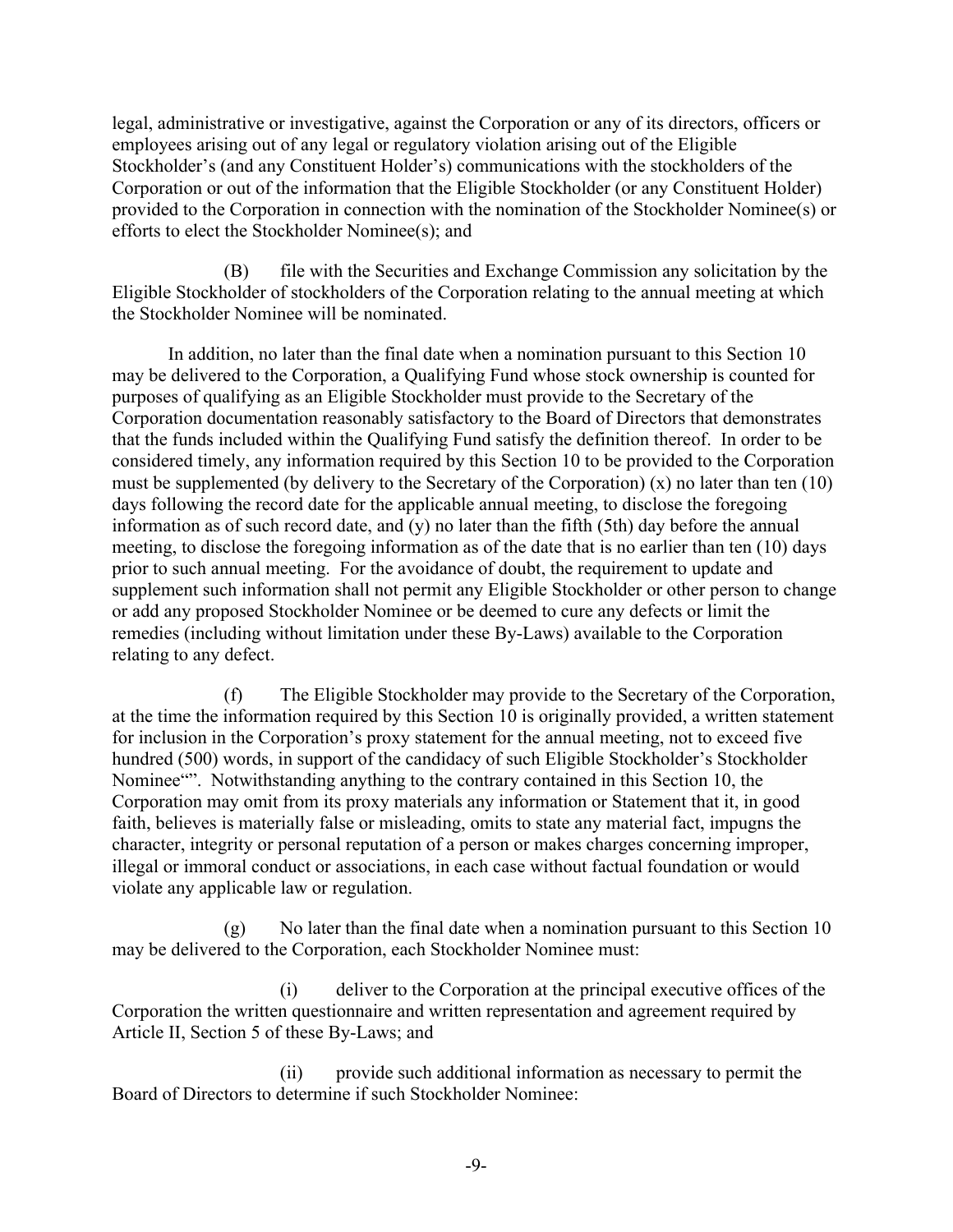(A) is independent under the listing standards of each principal U.S. exchange upon which the common stock of the Corporation is listed, any applicable rules of the Securities and Exchange Commission and any publicly disclosed standards used by the Board of Directors in determining and disclosing the independence of the Corporation's directors;

(B) has any direct or indirect relationship with the Corporation;

(C) would, by serving on the Board of Directors, violate or cause the Corporation to be in violation of these By-Laws, the Certificate of Incorporation, the rules and listing standards of the principal U.S. exchange upon which the common stock of the Corporation is listed or any applicable law, rule or regulation; and

(D) is or has been subject to any event specified in Item 401(f) of Regulation S-K (or successor rule) of the Securities and Exchange Commission.

In the event that any information or communication provided by the Eligible Stockholder (or any Constituent Holder) or the Stockholder Nominee to the Corporation or its stockholders ceases to be true and correct in all material respects or omits a material fact necessary to make the statements made, in light of the circumstances under which they were made, not misleading, each Eligible Stockholder or Stockholder Nominee, as the case may be, shall promptly notify the Secretary of the Corporation of any defect in such previously provided information and of the information that is required to correct any such defect; it being understood for the avoidance of doubt that providing any such notification shall not be deemed to cure any such defect or limit the remedies (including without limitation under these By-Laws available to the Corporation relating to any such defect).

(h) Any Stockholder Nominee who is included in the Corporation's proxy materials for a particular annual meeting of stockholders but either (x) withdraws from or becomes ineligible or unavailable for election at that annual meeting (other than by reason of such Stockholder Nominee's disability or other health reason), or (y) does not receive votes cast in favor of the Stockholder Nominee's election of at least twenty percent (20%) of the shares represented in person or by proxy at the annual meeting, will be ineligible to be a Stockholder Nominee pursuant to this [Section](#page-3-0) 10 for the next two (2) annual meetings. Any Stockholder Nominee who is included in the Corporation's proxy statement for a particular annual meeting of stockholders, but subsequently is determined not to satisfy the eligibility requirements of this [Section](#page-3-0) 10 or any other provision of these By-Laws, the Certificate of Incorporation or other applicable regulation any time before the annual meeting of stockholders, will not be eligible for election at the relevant annual meeting of stockholders.

(i) The Corporation shall not be required to include, pursuant to this [Section](#page-3-0) 10, a Stockholder Nominee in its proxy materials for any annual meeting of stockholders, or, if the proxy statement already has been filed, to allow the nomination of a Stockholder Nominee, notwithstanding that proxies in respect of such vote may have been received by the Corporation:

(i) who is not independent under the listing standards of the principal U.S. exchange upon which the common stock of the Corporation is listed, any applicable rules of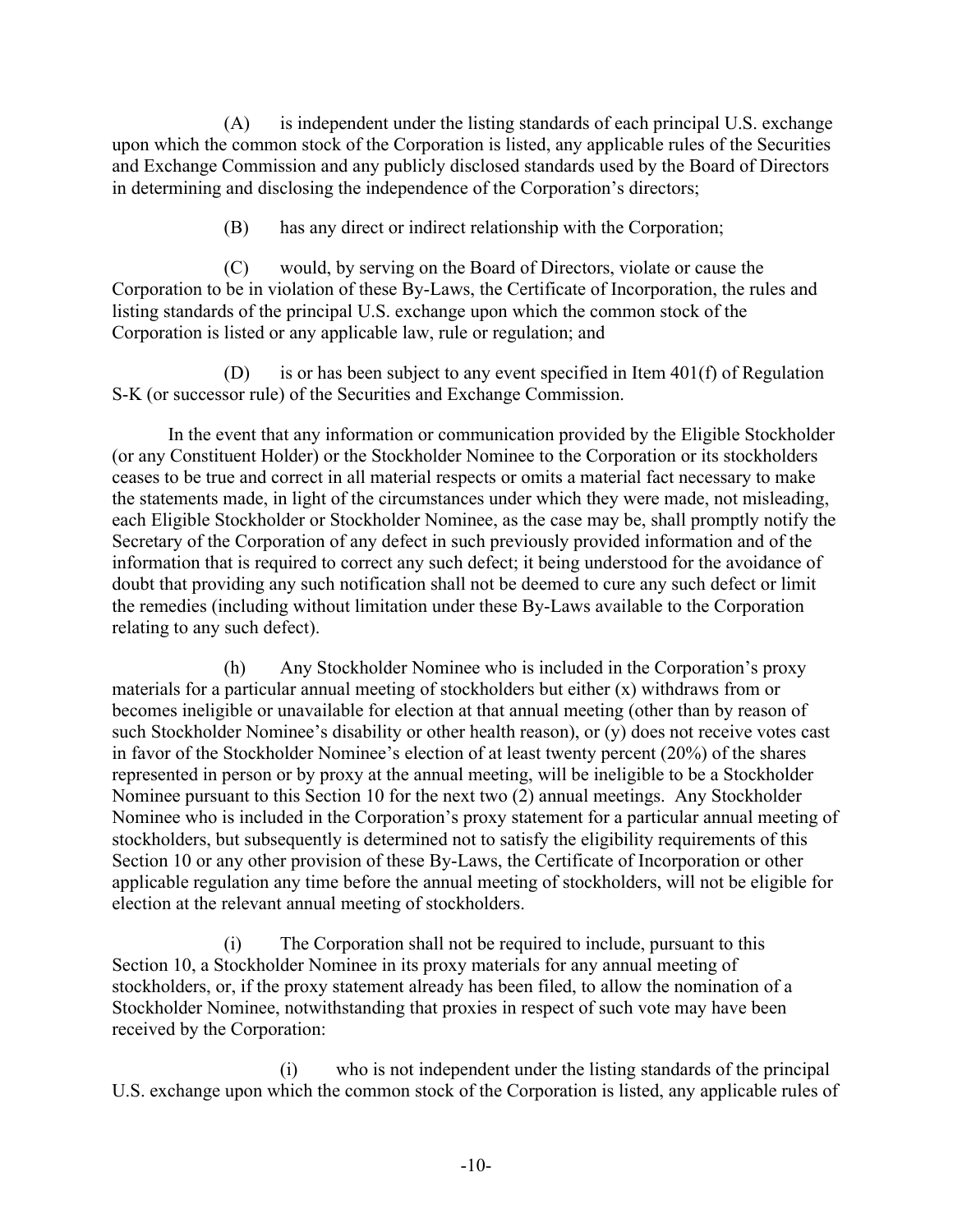the Securities and Exchange Commission and any publicly disclosed standards used by the Board of Directors in determining and disclosing independence of the Corporation's directors, in each case as determined by the Board of Directors;

(ii) whose service as a member of the Board of Directors would violate or cause the Corporation to be in violation of these By-Laws, the Certificate of Incorporation, the rules and listing standards of the principal U.S. exchange upon which the common stock of the Corporation is traded, or any applicable law, rule or regulation;

(iii) who is or has been a named subject of a pending criminal proceeding (excluding non-criminal traffic violations), has been convicted of a criminal proceeding within the past ten (10) years, or is or has been a named subject of any legal, regulatory or self-regulatory action or settlement as a result of which the service of such Stockholder Nominee on the Board of Directors would result in any restrictions on the ability of any of the Corporation or its affiliates to conduct business in any jurisdiction;

(iv) who is subject to any order of the type specified in Rule 506(d) of Regulation D promulgated under the Securities Act;

 $(v)$  who is or has been, within the past five  $(5)$  years, an employee, officer or director of, or otherwise affiliated with, a "competitor," as defined in Section 8 of the Clayton Antitrust Act of 1914;

(vi) if the Eligible Stockholder (or any Constituent Holder) or applicable Stockholder Nominee breaches or fails to comply with its obligations pursuant to subsection (e)(v)(E) of this [Section](#page-3-0) 10;

(vii) if the Eligible Stockholder (or any Constituent Holder) or applicable Stockholder Nominee otherwise breaches or fails to comply in any material respect with its obligations pursuant to this [Section](#page-3-0) 10 or any agreement, representation or undertaking required by this Section; or

(viii) if the Eligible Stockholder ceases to be an Eligible Stockholder for any reason, including but not limited to not owning the Proxy Access Request Required Shares through the date of the applicable annual meeting.

For the purposes of this paragraph (i): (x) clauses (i), (ii), (iii), (iv) and (v), and, to the extent related to a breach or failure by the Stockholder Nominee, clause (vii) will result in the exclusion from the proxy materials pursuant to this [Section](#page-3-0) 10 of the specific Stockholder Nominee to whom the ineligibility applies, or, if the proxy statement already has been filed, the ineligibility of such Stockholder Nominee to be nominated; (y) clause (viii) and, to the extent related to a breach or failure by an Eligible Stockholder (or any Constituent Holder), clauses (vi) and (vii) will result in the Voting Stock owned by such Eligible Stockholder (or Constituent Holder) being excluded from the Proxy Access Request Required Shares (and, if as a result the Proxy Access Notice shall no longer have been filed by an Eligible Stockholder, the exclusion from the proxy materials pursuant to this [Section](#page-3-0) 10 of all of the applicable stockholder's Stockholder Nominees from the applicable annual meeting of stockholders or, if the proxy statement has already been filed, the ineligibility of all of such stockholder's Stockholder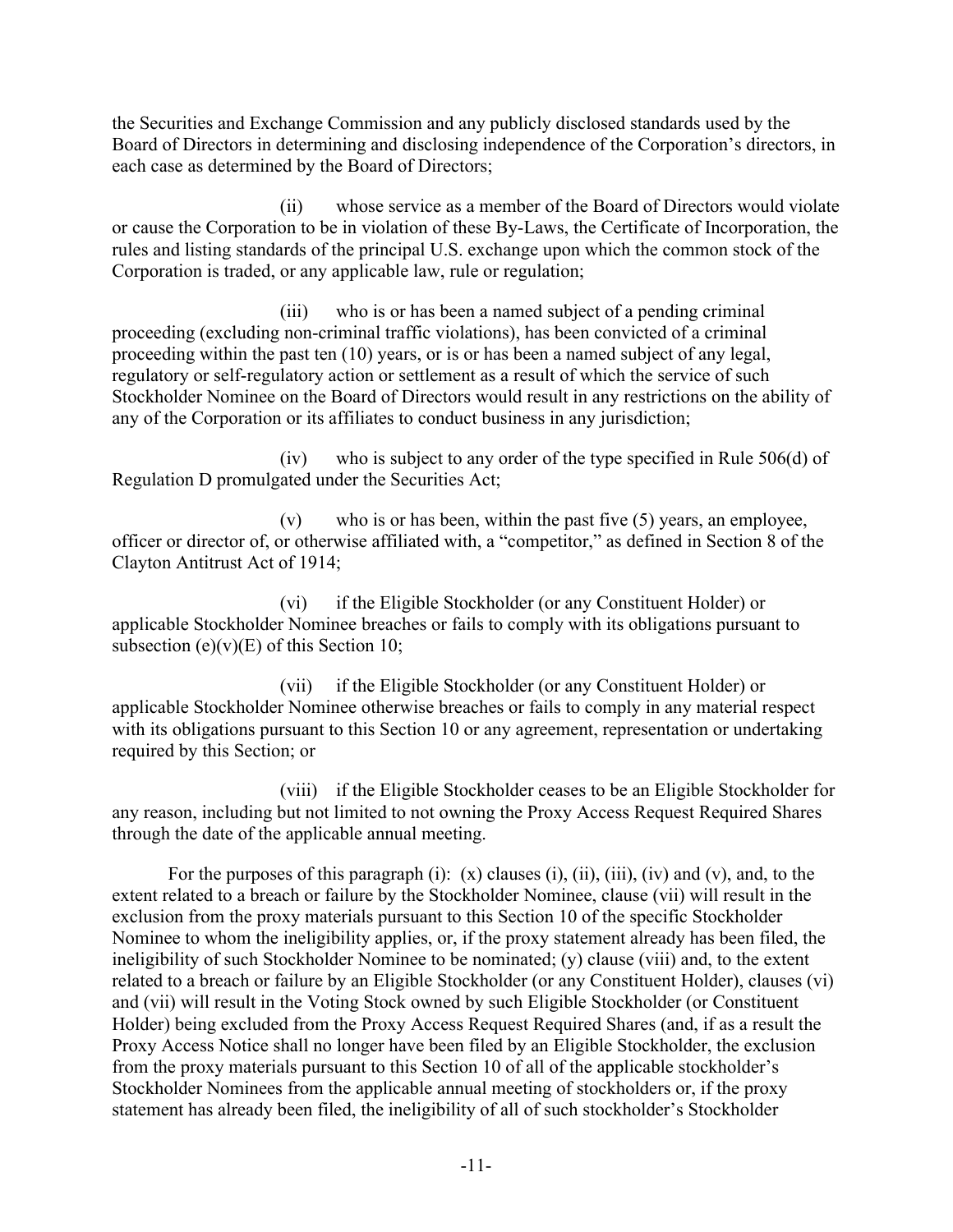Nominees to be nominated), and such Eligible Stockholder's (or Constituent Holder's) ineligibility to be an Eligible Stockholder (or Constituent Holder, as applicable) for the next two annual meetings following the applicable annual meeting; and (z) clause (vi) will result in, to the extent related to a breach or failure by the Stockholder Nominee, such Stockholder Nominee's ineligibility to be a Stockholder Nominee pursuant to this [Section](#page-3-0) 10 for the next two (2) annual meetings following the applicable annual meeting.

#### **ARTICLE II.**

#### Board of Directors

<span id="page-11-0"></span>Section 1. General Power. The property, business and affairs of the Corporation shall be managed by or under the direction of the Board of Directors.

Section 2. Number and Terms. Except as otherwise fixed pursuant to the provisions of Article FOURTH of the Certificate of Incorporation relating to the rights of the holders of any class or series of stock having a preference over the Common Stock as to dividends or upon liquidation to elect additional directors under specified circumstances, the number of the directors of the Corporation shall be fixed from time to time by majority vote of the entire Board of Directors. Without limiting the term of any director previously elected, any director elected to the Board of Directors after the annual meeting of stockholders to be held in 2007 shall hold office until the first annual meeting of stockholders following his or her election and until his or her successor shall have been duly elected and qualified or until the director's prior death, resignation or removal.

<span id="page-11-1"></span>Section 3. Qualifications of Directors. A director who has not served as an executive of the Corporation shall be eligible to serve as a member of the Board of Directors until the first annual meeting of stockholders following his or her seventy-third (73rd) birthday.

A director who has served as an executive of the Corporation shall be eligible to serve as a member of the Board of Directors until the first annual meeting of stockholders following his or her sixty-fifth (65th) birthday, and if such executive has served or is serving as the Chief Executive Officer of the Corporation, the age of eligibility for his or her Board service may be extended past age sixty-five (65) if the Board of Directors, in its sole discretion, deems it advisable under the circumstances; provided, however, that under no circumstances shall such executive serve as a member of the Board of Directors after the first annual meeting of stockholders following his or her seventy-third (73rd) birthday.

Notwithstanding the foregoing, no one who has at any time served as an executive of the Corporation (other than as the Chief Executive Officer) shall be eligible to serve as a member of the Board of Directors after the first annual meeting of stockholders following the date on which he or she retires under the Corporation's retirement plan. Any person who has at any time served as the Chief Executive Officer of the Corporation shall be eligible to serve as a member of the Board of Directors after the first annual meeting of stockholders following the date on which he or she retires under the Corporation's retirement plan if the Board of Directors, in its sole discretion, deems it advisable under the circumstances; provided, however, that the other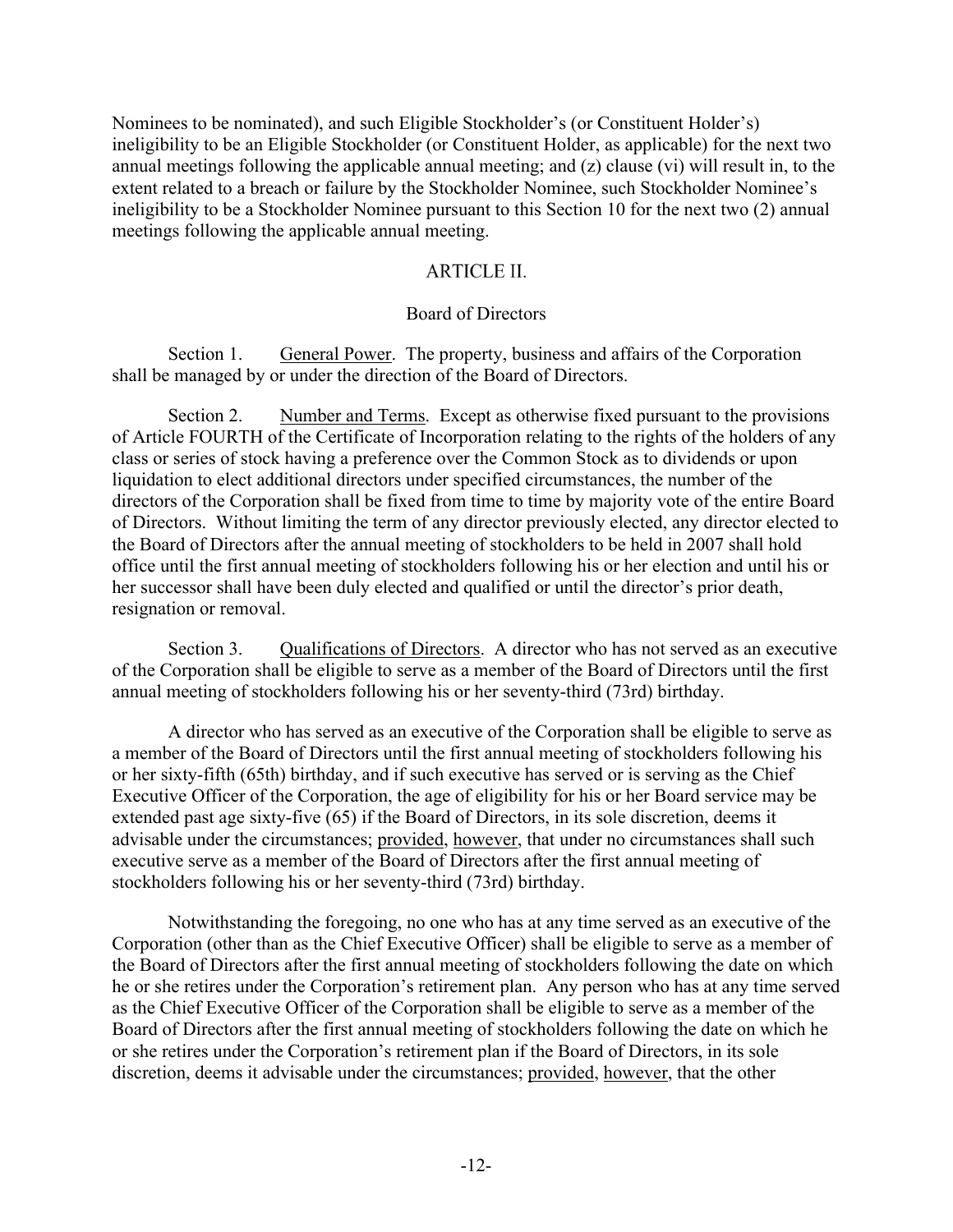qualifications for his or her service as a member of the Board of Directors under these By-Laws (including this [Section](#page-11-1) 3) are met.

#### Section 4. Notice of Stockholder Business and Nominations.

<span id="page-12-0"></span>(A) Annual Meetings of Stockholders. (1) Subject to the rights of any class or series of stock having a preference over the Common Stock as to dividends or upon liquidation to elect directors under specified circumstances, nominations of persons for election to the Board of Directors and the proposal of other business to be considered by the stockholders may be made at an annual meeting of stockholders (a) pursuant to the Corporation's notice of meeting, (b) by or at the direction of the Board of Directors or (c) by any stockholder of the Corporation who (i) was a stockholder of record at the time of giving of notice provided for in this By-Law and at the time of the annual meeting, (ii) is entitled to vote at the meeting and (iii) complies with the notice procedures set forth in this By-Law as to such business or nomination; clause (c) shall be the exclusive means for a stockholder to make nominations or submit other business (other than matters properly brought under Rule 14a-8 under the Exchange Act and included in the Corporation's notice of meeting) before an annual meeting of stockholders.

(2) Without qualification, for any nominations or any other business to be properly brought before an annual meeting by a stockholder pursuant to [Article](#page-11-0) II, Section  $4(A)(1)(c)$  of this By-Law, the stockholder must have given timely notice thereof in writing to the Secretary of the Corporation and such other business must otherwise be a proper matter for stockholder action. To be timely, a stockholder's notice shall be delivered to the Secretary at the principal executive offices of the Corporation not earlier than the close of business on the one hundred twentieth (120th) day and not later than the close of business on the one hundredth (100th) day prior to the first (1st) anniversary of the preceding year's annual meeting; provided, however, that in the event that the date of the annual meeting is more than thirty (30) days before or more than sixty (60) days after such anniversary date, notice by the stockholder to be timely must be so delivered not earlier than the close of business on the one hundred twentieth (120th) day prior to such annual meeting and not later than the close of business on the later of the one hundredth (100th) day prior to such annual meeting or, if the first public announcement of the date of such annual meeting is less than one hundred ten (110) days prior to such annual meeting, the tenth (10th) day following the day on which public announcement of the date of such meeting is first made by the Corporation. In no event shall any adjournment or postponement of an annual meeting or the announcement thereof commence a new time period for the giving of a stockholder's notice as described above. To be in proper form, a stockholder's notice (whether given pursuant to this Section 4(A)(2) or Section 4(B)) to the Secretary of the Corporation must: (a) set forth, as to the stockholder giving the notice and the beneficial owner, if any, on whose behalf the nomination or proposal is made (i) the name and address of such stockholder, as they appear on the Corporation's books, and of such beneficial owner, if any, (ii) (A) the class or series and number of shares of the Corporation which are, directly or indirectly, owned beneficially and of record by such stockholder and such beneficial owner, (B) any option, warrant, convertible security, stock appreciation right, or similar right with an exercise or conversion privilege or a settlement payment or mechanism at a price related to any class or series of shares of the Corporation or with a value derived in whole or in part from the value of any class or series of shares of the Corporation, whether or not such instrument or right shall be subject to settlement in the underlying class or series of capital stock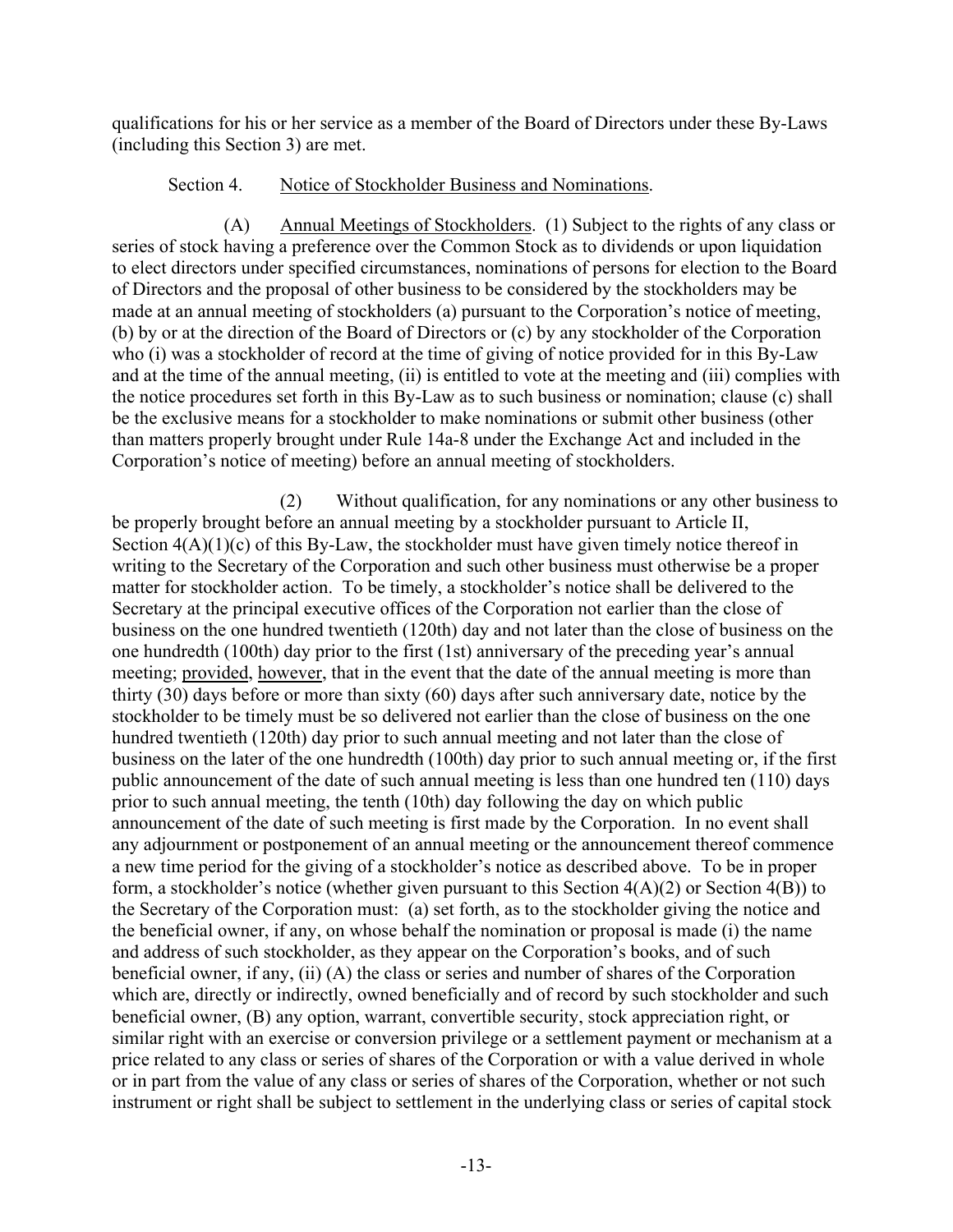of the Corporation or otherwise (a "Derivative Instrument") directly or indirectly owned beneficially by such stockholder and any other direct or indirect opportunity to profit or share in any profit derived from any increase or decrease in the value of shares of the Corporation, (C) any proxy, contract, arrangement, understanding, or relationship pursuant to which such stockholder has a right to vote any shares of any security of the Corporation, (D) any short interest in any security of the Corporation (for purposes of these By-Laws a person shall be deemed to have a short interest in a security if such person directly or indirectly, through any contract, arrangement, understanding, relationship or otherwise, has the opportunity to profit or share in any profit derived from any decrease in the value of the subject security), (E) any rights to dividends on the shares of the Corporation owned beneficially by such stockholder that are separated or separable from the underlying shares of the Corporation, (F) any proportionate interest in shares of the Corporation or Derivative Instruments held, directly or indirectly, by a general or limited partnership in which such stockholder is a general partner or, directly or indirectly, beneficially owns an interest in a general partner and (G) any performance-related fees (other than an asset-based fee) that such stockholder is entitled to based on any increase or decrease in the value of shares of the Corporation or Derivative Instruments, if any, as of the date of such notice, including without limitation any such interests held by members of such stockholder's immediate family sharing the same household (which information shall be supplemented by such stockholder and beneficial owner, if any, not later than ten (10) days after the record date for the meeting to disclose such ownership as of the record date), and (iii) any other information relating to such stockholder and beneficial owner, if any, that would be required to be disclosed in a proxy statement or other filings required to be made in connection with solicitations of proxies for, as applicable, the proposal and/or for the election of Directors in a contested election pursuant to Section 14 of the Exchange Act; (b) if the notice relates to any business other than a nomination of a director or directors that the stockholder proposes to bring before the meeting, set forth (i) a brief description of the business desired to be brought before the meeting, the reasons for conducting such business at the meeting and any material interest of such stockholder and beneficial owner, if any, in such business and (ii) a description of all agreements, arrangements and understandings between such stockholder and beneficial owner, if any, and any other person or persons (including their names) in connection with the proposal of such business by such stockholder; (c) set forth, as to each person, if any, whom the stockholder proposes to nominate for election or reelection as a director (i) all information relating to such person that would be required to be disclosed in a proxy statement or other filings required to be made in connection with solicitations of proxies for election of Directors in a contested election pursuant to Section 14 of the Exchange Act (including such person's written consent to being named in the proxy statement as a nominee and to serving as a director if elected) and (ii) a description of all direct and indirect compensation and other material monetary agreements, arrangements and understandings during the past three years, and any other material relationships, between or among such stockholder and beneficial owner, if any, and their respective affiliates and associates, or others acting in concert therewith, on the one hand, and each proposed nominee, and his or her respective affiliates and associates, or others acting in concert therewith, on the other hand, including, without limitation all information that would be required to be disclosed pursuant to Rule 404 promulgated under Regulation S-K if the stockholder making the nomination and any beneficial owner on whose behalf the nomination is made, if any, or any affiliate or associate thereof or person acting in concert therewith, were the "registrant" for purposes of such rule and the nominee were a director or executive officer of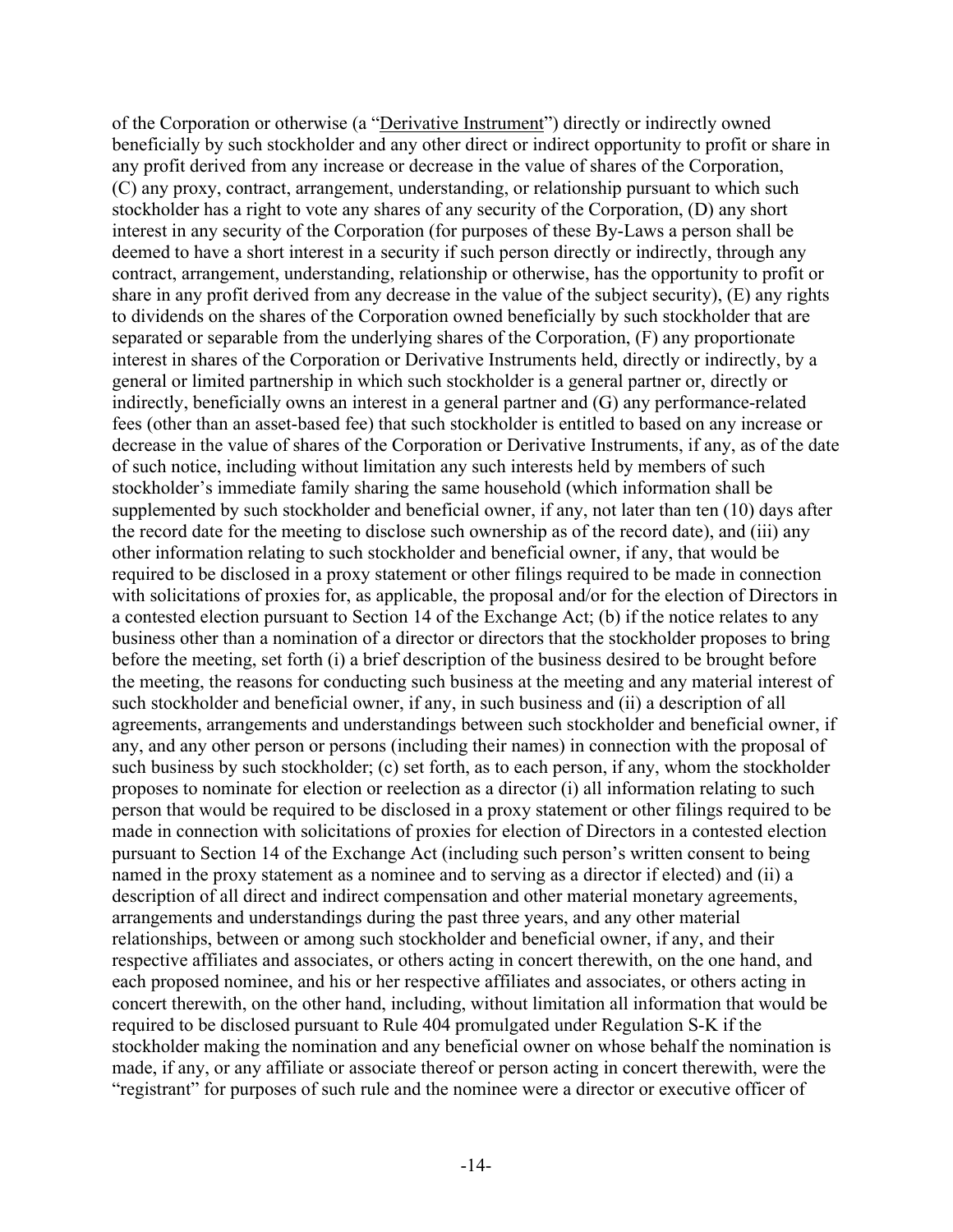such registrant; and (d) with respect to each nominee for election or reelection to the Board of Directors, include the completed and signed questionnaire, representation and agreement required by [Article](#page-11-0) II, [Section](#page-15-0) 5 of these By-Laws. The Corporation may require any proposed nominee to furnish such other information as may reasonably be required by the Corporation to determine the eligibility of such proposed nominee to serve as an independent director of the Corporation or that could be material to a reasonable stockholder's understanding of the independence, or lack thereof, of such nominee.

(3) Notwithstanding anything in the second sentence of [Article](#page-11-0) II, Section  $4(A)(2)$  of this By-Law to the contrary, in the event that the number of directors to be elected to the Board of Directors of the Corporation is increased and there is no public announcement by the Corporation naming all of the nominees for director or specifying the size of the increased Board of Directors at least one hundred ten (110) days prior to the first (1st) anniversary of the preceding year's annual meeting, a stockholder's notice required by this By-Law shall also be considered timely, but only with respect to nominees for any new positions created by such increase, if it shall be delivered to the Secretary of the Corporation at the principal executive offices of the Corporation not later than the close of business on the 10th day following the day on which such public announcement is first made by the Corporation.

(B) Special Meetings of Stockholders. Only such business shall be conducted at a special meeting of stockholders as shall have been brought before the meeting pursuant to the Corporation's notice of meeting. Subject to the rights of any class or series of stock having a preference over the Common Stock as to dividends or upon liquidation to elect directors under specified circumstances, nominations of persons for election to the Board of Directors may be made at a special meeting of stockholders at which directors are to be elected pursuant to the Corporation's notice of meeting (a) by or at the direction of the Board of Directors or (b) provided that the Board of Directors has determined that directors shall be elected at such meeting, by any stockholder of the Corporation who (i) is a stockholder of record at the time of giving of notice provided for in this By-Law and at the time of the special meeting, (ii) is entitled to vote at the meeting and (iii) complies with the notice procedures set forth in this By-Law as to such nomination. In the event the Corporation calls a special meeting of stockholders for the purpose of electing one or more directors to the Board of Directors, any such stockholder may nominate a person or persons (as the case may be) for election to such position(s) as specified in the Corporation's notice of meeting, if the stockholder's notice required by [Article](#page-11-0) II, Section  $4(A)(2)$  of this By-Law with respect to any nomination (including the completed and signed questionnaire, representation and agreement required by [Article](#page-11-0) II, [Section](#page-15-0) 5 of these By-Laws) shall be delivered to the Secretary of the Corporation at the principal executive offices of the Corporation not earlier than the close of business on the 120th day prior to such special meeting and not later than the close of business on the later of the 100th day prior to the date of such special meeting or, if the first public announcement of the date of such special meeting is less than one hundred ten (110) days prior to the date of such special meeting, the tenth (10th) day following the day on which public announcement is first made of the date of the special meeting and of the nominees proposed by the Board of Directors to be elected at such meeting. In no event shall any adjournment or postponement of a special meeting or the announcement thereof commence a new time period for the giving of a stockholder's notice as described above.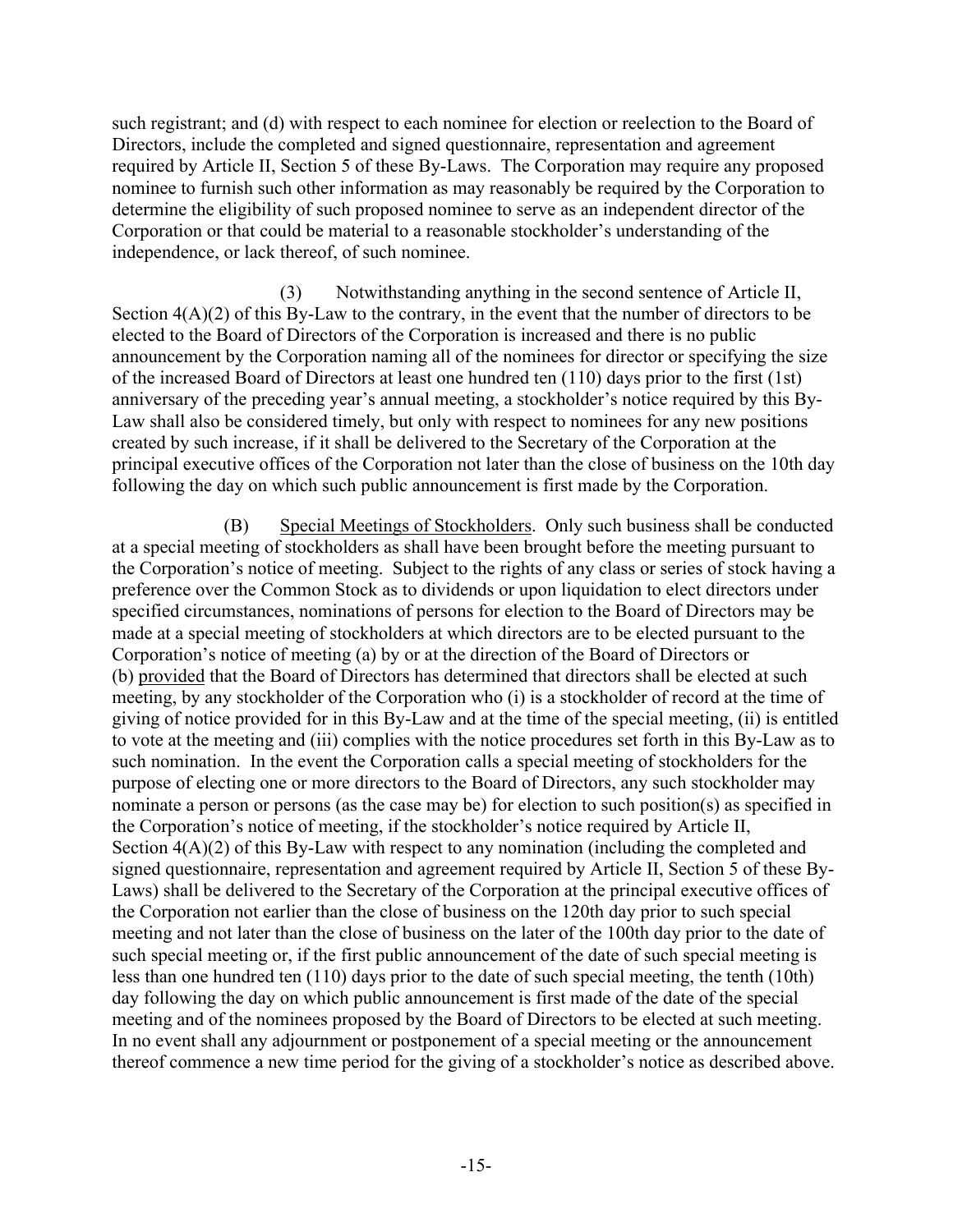(C) General. (1) Only such persons who are nominated in accordance with the procedures set forth in this By-Law shall be eligible to serve as directors and only such business shall be conducted at a meeting of stockholders as shall have been brought before the meeting in accordance with the procedures set forth in this By-Law. Except as otherwise provided by law, the Certificate of Incorporation or these By-Laws, the Chairman of the meeting shall have the power and duty to determine whether a nomination or any business proposed to be brought before the meeting was made or proposed, as the case may be, in accordance with the procedures set forth in this By-Law and, if any proposed nomination or business is not in compliance with this By-Law, to declare that such defective proposal or nomination shall be disregarded.

(2) For purposes of this By-Law, "public announcement" shall mean disclosure in a press release reported by national news service or in a document publicly filed by the Corporation with the Securities and Exchange Commission pursuant to Section 13, 14 or 15(d) of the Exchange Act.

(3) Notwithstanding the foregoing provisions of this By-Law, a stockholder shall also comply with all applicable requirements of the Exchange Act and the rules and regulations thereunder with respect to the matters set forth in this By-Law; provided, however, that any references in these By-Laws to the Exchange Act or the rules promulgated thereunder are not intended to and shall not limit the requirements applicable to nominations or proposals as to any other business to be considered pursuant to Section  $4(A)(1)(c)$  or Section 4(B) of this By-Law. Nothing in this By-Law shall be deemed to affect any rights (i) of stockholders to request inclusion of proposals in the Corporation's proxy statement pursuant to Rule 14a-8 under the Exchange Act or (ii) of the holders of any series of Preferred Stock if and to the extent provided for under law, the Certificate of Incorporation or these By-Laws.

<span id="page-15-0"></span>Section 5. Submission of Questionnaire, Representation and Agreement. To be eligible to be a nominee for election or reelection as a director of the Corporation, a person must deliver (in accordance with the time periods prescribed for delivery of notice under [Article](#page-11-0) II, [Section](#page-12-0) 4 of these By-Laws) to the Secretary of the Corporation at the principal executive offices of the Corporation a written questionnaire with respect to the background, qualification and experience of such person and the background of any other person or entity on whose behalf the nomination is being made (which questionnaire shall be provided by the Secretary upon written request) and a written representation and agreement (in the form provided by the Secretary upon written request) that such person (A) will abide by the requirements of [Article](#page-11-0) II, [Section](#page-16-0) 6 of these By-Laws, (B) is not and will not become a party to (1) any agreement, arrangement or understanding with, and has not given any commitment or assurance to, any person or entity as to how such person, if elected as a director of the Corporation, will act or vote on any issue or question (a "Voting Commitment") that has not been disclosed to the Corporation or (2) any Voting Commitment that could limit or interfere with such person's ability to comply, if elected as a director of the Corporation, with such person's fiduciary duties under applicable law, (C) is not and will not become a party to any agreement, arrangement or understanding with any person or entity other than the Corporation with respect to any direct or indirect compensation, reimbursement or indemnification in connection with service or action as a director that has not been disclosed therein, (D) any shares of stock of the Corporation beneficially owned by such person were purchased with any financial assistance provided by any other person and whether any other person has any interest in the shares of stock of the Corporation beneficially owned by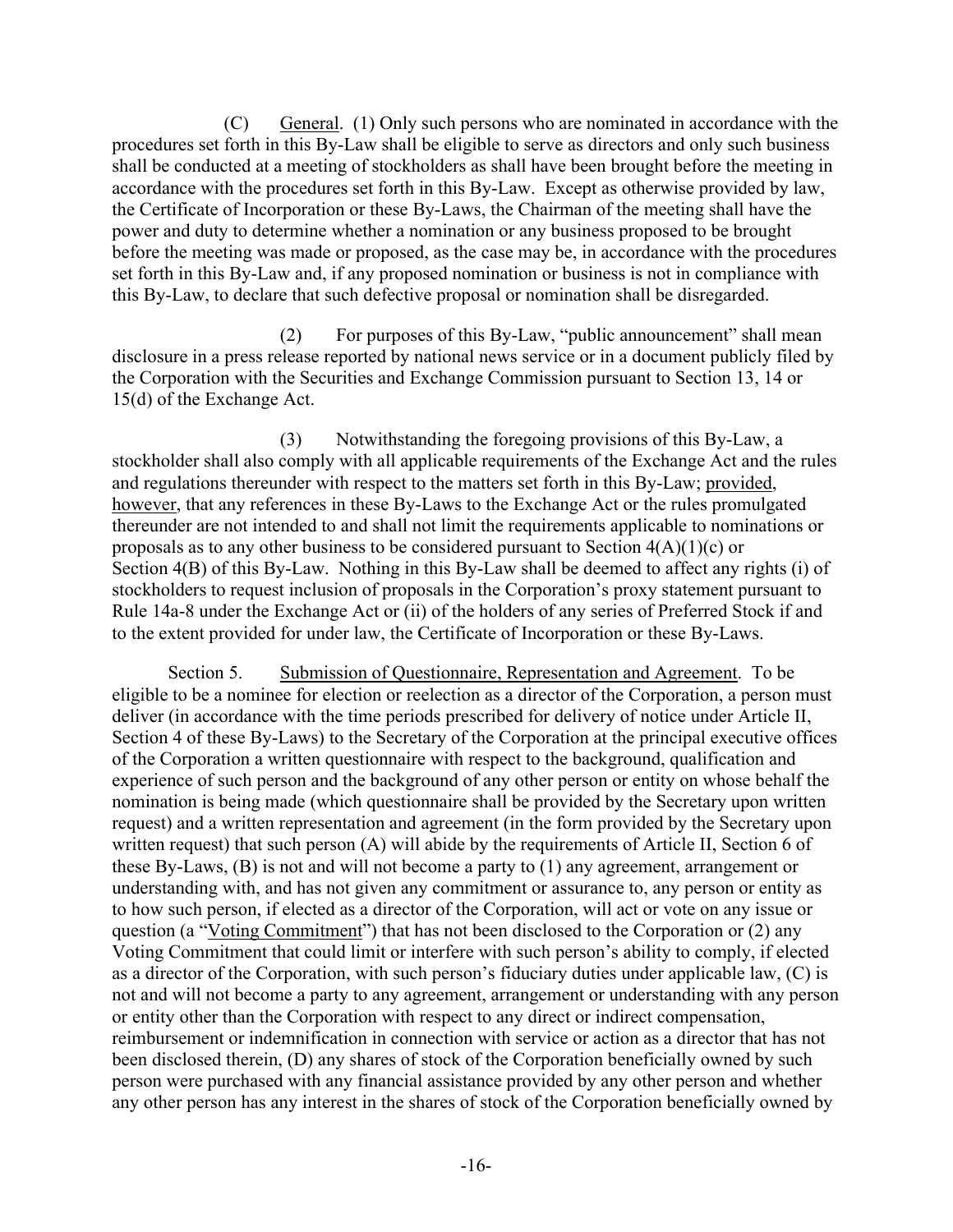such person, and (E) in such person's individual capacity and on behalf of any person or entity on whose behalf the nomination is being made, would be in compliance, if elected as a director of the Corporation, and will comply with all applicable publicly disclosed corporate governance, conflict of interest, confidentiality and stock ownership and trading policies and guidelines of the Corporation.

<span id="page-16-0"></span>Section 6. Election. Except as provided in [Section](#page-16-1) 8 of this Article or as otherwise required by law or by the Certificate of Incorporation, each director shall be elected by the vote of the majority of the votes cast with respect to the director at any meeting for the election of Directors at which a quorum is present, provided that if on the record date for such meeting the number of nominees exceeds the number of directors to be elected, the directors shall be elected by the vote of a plurality of the shares represented in person or by proxy at any such meeting and entitled to vote on the election of Directors. For purposes of this [Section](#page-16-0) 6, a majority of the votes cast means that the number of shares voted "for" a director must exceed 50% of the votes cast with respect to that director. If a nominee who is already serving as a director is not elected, the director shall offer to tender his or her resignation to the Board of Directors. The Nominating and Public Responsibility Committee will make a recommendation to the Board of Directors on whether to accept or reject the resignation, or whether other action should be taken. The Board of Directors will act on the Committee's recommendation and publicly disclose its decision and the rationale behind it within ninety (90) days from the date of the certification of the election results. The director who tenders his or her resignation will not participate in the Board of Directors' decision. Each Director shall hold office until his or her successor shall be duly elected and qualified, or until death, resignation or removal in the manner hereinafter provided, or until he or she shall cease to qualify.

Section 7. Resignation. Any Director of the Corporation may resign at any time by giving notice in writing or by electronic transmission to the Corporation. The resignation of any Director shall take effect at the time specified therein, and, unless otherwise specified therein, the acceptance of such resignation shall not be necessary to make it effective.

<span id="page-16-1"></span>Section 8. Newly Created Directorships and Vacancies. Except as otherwise fixed pursuant to the provisions of Article FOURTH of the Certificate of Incorporation relating to the rights of the holders of any class or series of stock having preference over the Common Stock as to dividends or upon liquidation to elect additional directors under specified circumstances, newly created directorships resulting from any increase in the number of directors and any vacancies on the Board of Directors resulting from death, resignation, disqualification, removal or other cause shall be filled by the affirmative vote of a majority of the remaining directors then in office, even though less than a quorum of the Board of Directors. Any director elected in accordance with the preceding sentence shall hold office until the next succeeding annual meeting of stockholders following such director's election and until such director's successor shall have been elected and qualified. No decrease in the number of directors constituting the Board of Directors shall shorten the term of any incumbent director.

Section 9. First Meeting. After each annual election of Directors and on the same day, the Board of Directors may meet for the purpose of organization, the election of officers and the transaction of other business at the place where regular meetings of the Board of Directors are held. Notice of such meeting need not be given. Such meeting may be held at any other time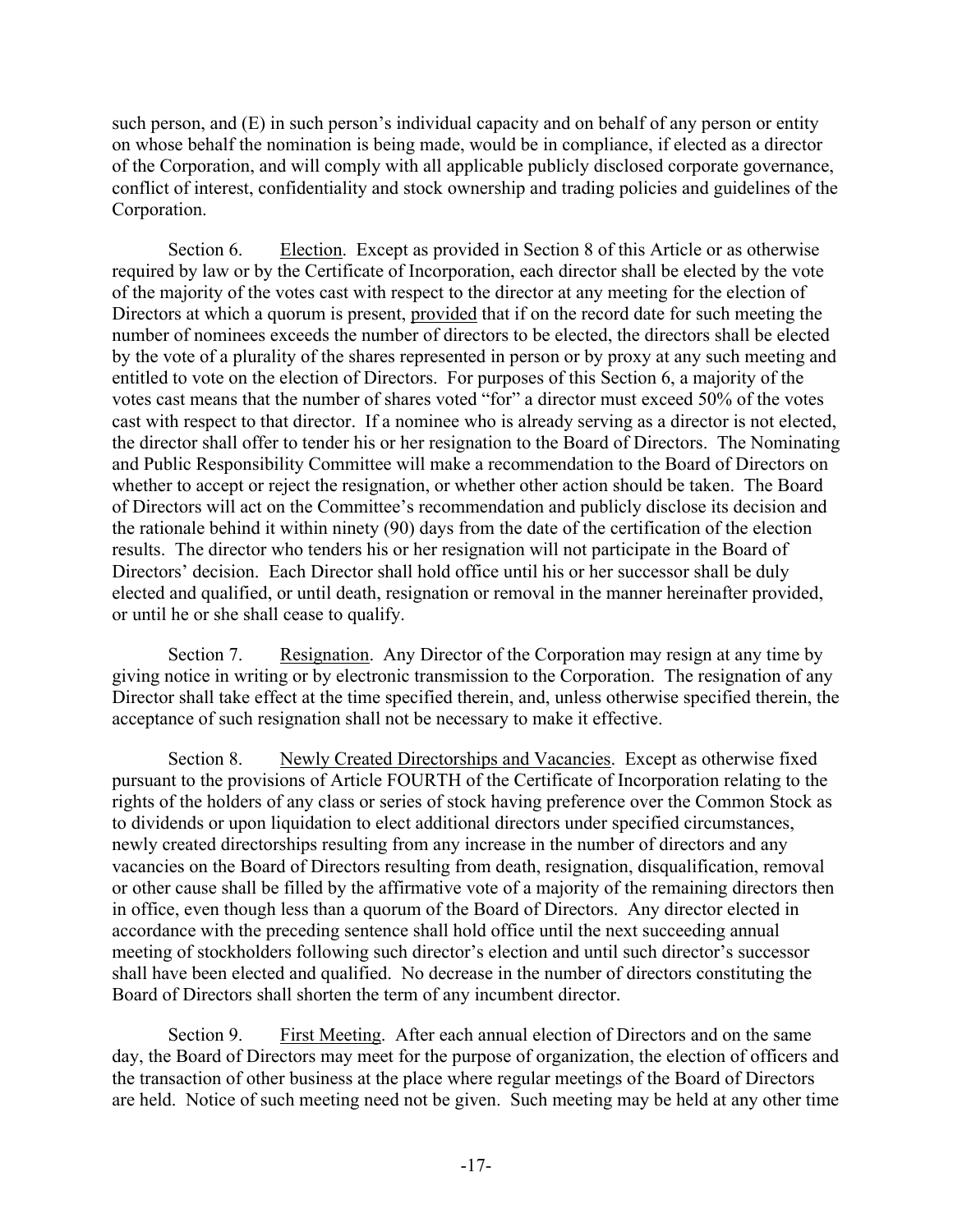or place, which shall be specified in a notice given as hereinafter provided for special meetings of the Board of Directors or which is approved by all the Directors by consent in writing or by electronic transmission.

Section 10. Regular Meetings. Regular meetings of the Board of Directors shall be held at such places and at such times as may from time to time be fixed by the Board. Notice of regular meetings need not be given.

Section 11. Special Meetings. Special meetings of the Board of Directors shall be held at any time upon the call of the Chairman of the Board or any two of the Directors. Notice of each such meeting shall be mailed to each Director, addressed to him or her at his or her residence or usual place of business, at least three (3) days before the day on which the meeting is to be held, or shall be sent to him or her by telegraph, cable, wireless or electronic transmission so addressed or shall be delivered personally or by telephone at least twenty-four (24) hours before the time the meeting is to be held. Each notice shall state the time and place of the meeting but need not state the purposes thereof, except as otherwise herein expressly provided. Notice of any meeting of the Board of Directors need not, however, be given to any Director, if waived by him or her in writing or by telegraph, cable, wireless or other form of recorded communication or electronic transmission or if he shall be present at such meeting; and any meeting of the Board shall be a legal meeting without any notice thereof having been given if all of the Directors of the Corporation then in office shall be present thereat.

Members of the Board of Directors, or any committee designated by such Board, may participate in a meeting of such Board or committee by means of conference telephone or other communications equipment by means of which all persons participating in the meeting can hear each other, and participation in a meeting pursuant to this provision shall constitute presence in person at such meeting.

Section 12. Quorum and Manner of Acting. Except as otherwise provided by statute or by these By-laws, a majority of the authorized number of Directors shall be required to constitute a quorum for the transaction of business at any meeting, and the affirmative vote of a majority of the Directors present at the meeting shall be necessary for the adoption of any resolution or the taking of any other action. In the absence of a quorum, the Director or Directors present may adjourn any meeting from time to time until a quorum be had. Notice of any adjourned meeting need not be given.

Section 13. Written or Electronic Consent. Any action required or permitted to be taken at any meeting of the Board of Directors may be taken without a meeting if all members of the Board of Directors consent thereto in writing or by electronic transmission and such writing or writings or electronic transmission or transmissions are filed with the minutes of proceedings of the Board of Directors. Such filing shall be in paper form if the minutes are maintained in paper form and shall be in electronic form if the minutes are maintained in electronic form.

Section 14. Compensation. The Board of Directors shall have the authority to fix the compensation of Directors for services in any capacity and to provide that the Corporation shall reimburse each Director for any expenses paid to him or her on account of his attendance at any regular or special meeting of the Board. Nothing herein contained shall be construed so as to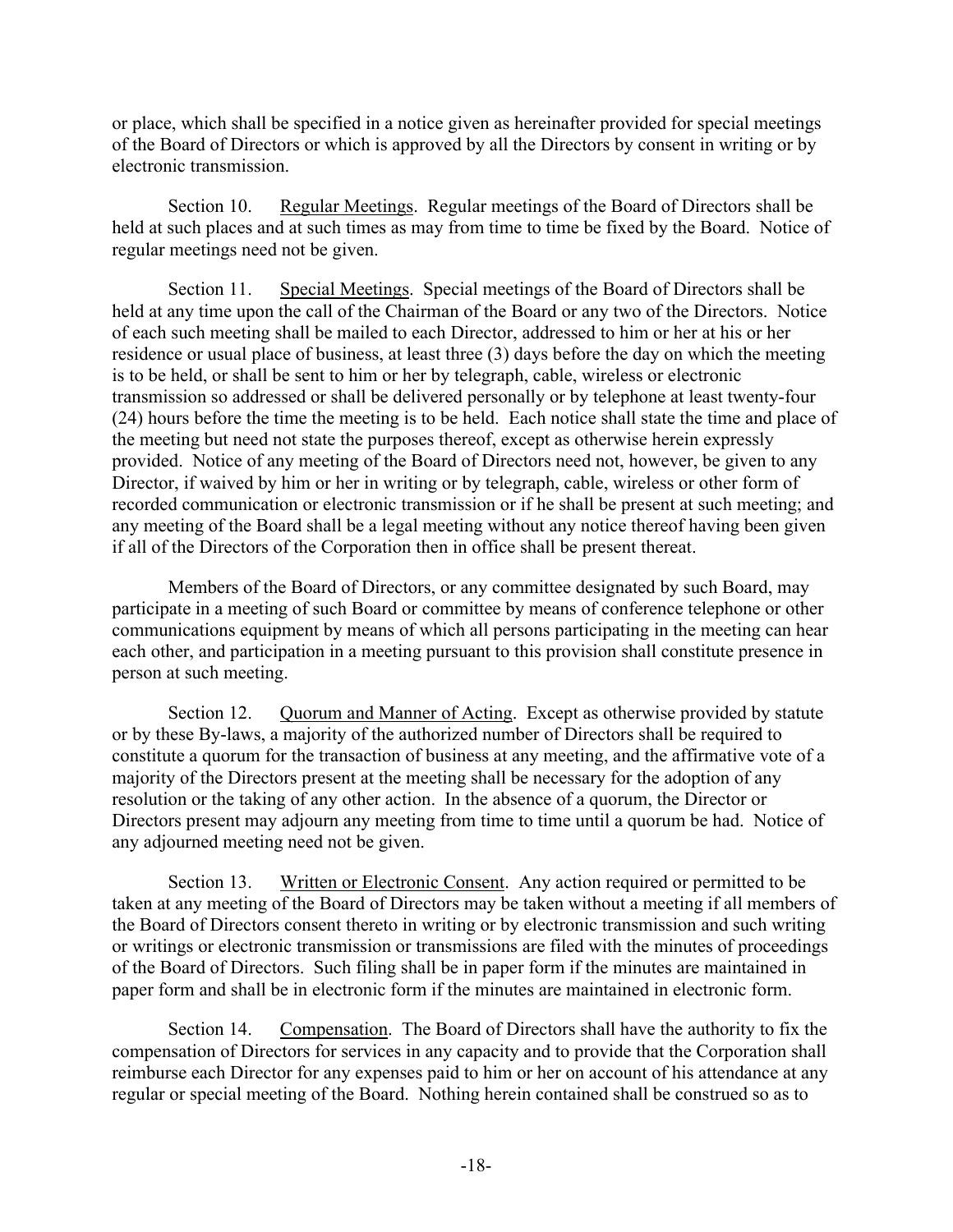preclude any Director from serving the Corporation in any other capacity, or from serving any of its stockholders, subsidiaries or affiliated corporations in any capacity and receiving proper compensation therefor.

Section 15. Executive and Other Committees. The Board of Directors may in its discretion by resolution passed by a majority of the Directors present at a meeting at which a quorum is present designate an Executive Committee and one or more other committees, each consisting of one or more of the Directors of the Corporation, and each of which, to the extent provided in the resolution and the laws of the State of Delaware, shall have and may exercise all the powers and authority of the Board of Directors in the management of the business and affairs of the Corporation and may authorize the seal of the Corporation to be affixed to all papers which may require it; provided, however, that no such committee shall have power or authority as to the following matters:

(1) The amendment of the Certificate of Incorporation of the Corporation (except as provided under the Delaware General Corporation Law);

(2) The amendment of the By-laws of the Corporation;

(3) Approval or recommending to stockholders any action which must be submitted to stockholders for approval under the Delaware General Corporation Law.

Unless a greater proportion is required by the resolution designating a committee of the Board of Directors, a majority of the entire authorized number of members of such committee shall constitute a quorum for the transaction of business, and the act of a majority of the members voting on any item of business, if a quorum votes, shall be the act of such committee. Any action required, or permitted to be taken at any meeting of a committee of the Board of Directors, may be taken without a meeting if all members of such committee consent thereto in writing or by electronic transmission and the writing or writings or electronic transmission or transmissions are filed with the minutes of proceedings of such committee. Such filing shall be in paper form if the minutes are maintained in paper form and shall be in electronic form if the minutes are maintained in electronic form.

Section 16. Indemnification.

<span id="page-18-0"></span>(a) The Corporation shall indemnify and hold harmless to the fullest extent authorized by the General Corporation Law of the State of Delaware as the same exists or may hereafter be amended (but, in the case of any such amendment, only to the extent that such amendment permits the Corporation to provide broader indemnification rights than said law permitted the Corporation to provide prior to such amendment) any person made or threatened to be made a party to or is otherwise involved in any action, suit or proceeding, whether civil, criminal, administrative or investigative (hereinafter a "proceeding"), by reason of the fact that he or she or a person of whom he or she is the legal representative (i) is or was a director or officer of the Corporation or (ii) is or was serving at the request of the Corporation as a director, officer, trustee, employee or agent of another corporation or of a partnership, joint venture, trust or other enterprise, including service with respect to employee benefit plans maintained or sponsored by the Corporation (hereinafter, an "indemnitee"), whether the basis of such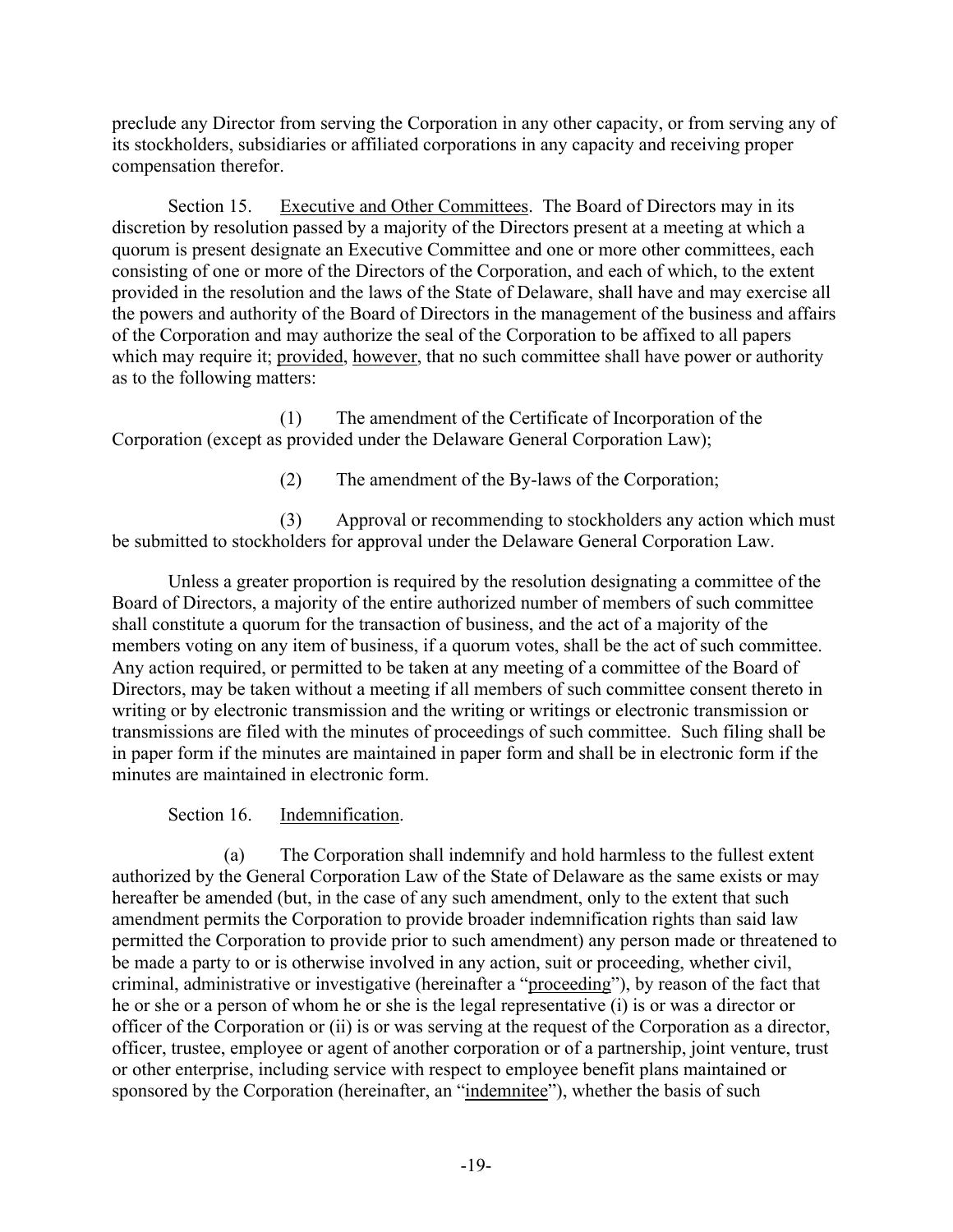proceeding is alleged action in an official capacity as a director, officer, trustee, employee or agent or in any other capacity while serving as a director, officer, trustee, employee or agent, against all liability, loss and expense (including attorneys' fees, judgments, fines, excise taxes, penalties and amounts paid or to be paid in settlement) incurred or suffered by such person in connection therewith; provided, however, that except as provided in Section 16(c), the Corporation shall indemnify any such person seeking indemnification in connection with a proceeding (or part thereof) initiated by such person only if such proceeding (or part thereof) was authorized by the Board of Directors. The right to indemnification conferred in this [Section](#page-18-0) 16 shall include the right to be paid by the Corporation the expenses incurred in defending any such proceeding in advance of its final disposition; provided, however, that if the General Corporation Law of the State of Delaware requires, the payment of such expenses incurred by a director or officer in his or her capacity as a director or officer (and not in any other capacity in which service was or is rendered by such person while a director or officer, including, without limitation, service to an employee benefit plan) shall be made only upon delivery to the Corporation of an undertaking (hereinafter, the "undertaking") by or on behalf of such director or officer, to repay all amounts so advanced if it shall ultimately be determined by final judicial decision from which there is no further right of appeal (a "final disposition") that such director or officer is not entitled to be indemnified for such expenses under this [Section](#page-18-0) 16 or otherwise. The rights conferred upon an indemnitee in this [Section](#page-18-0) 16 shall be contract rights that vest at the time of such person's service to or at the request of the Corporation and such rights shall continue as to an indemnitee who has ceased to be a director, officer, trustee, employee or agent and shall inure to the benefit of the indemnitee's heirs, executors and administrators.

(b) To obtain indemnification under this [Section](#page-18-0) 16, a claimant shall submit to the Corporation a written request, including therein or therewith such documentation and information as is reasonably available to the claimant and is reasonably necessary to determine whether and to what extent the claimant is entitled to indemnification. Upon written request by a claimant for indemnification pursuant to the first sentence of this [Section](#page-18-0) 16(b), a determination, if required by applicable law, with respect to the claimant's entitlement thereto shall be made as follows: (1) if requested by the claimant, by Independent Counsel (as hereinafter defined), or (2) if no request is made by the claimant for a determination by Independent Counsel, (i) by the Board of Directors by a majority vote of a quorum consisting of Disinterested Directors (as hereinafter defined), or (ii) if a quorum of the Board of Directors consisting of Disinterested Directors is not obtainable or, even if obtainable, such quorum of Disinterested Directors so directs, by Independent Counsel in a written opinion to the Board of Directors, a copy of which shall be delivered to the claimant, or (iii) if a quorum of Disinterested Directors so directs, by the stockholders of the Corporation. In the event the determination of entitlement to indemnification is to be made by Independent Counsel at the request of the claimant, the Independent Counsel shall be selected by the Board of Directors unless there shall have occurred within two years prior to the date of the commencement of the action, suit or proceeding for which indemnification is claimed a "Change of Control" as defined in the Corporation's Transitional Compensation Plan, in which case the Independent Counsel shall be selected by the claimant unless the claimant shall request that such selection be made by the Board of Directors. If it is so determined that the claimant is entitled to indemnification, payment to the claimant shall be made within ten (10) days after such determination.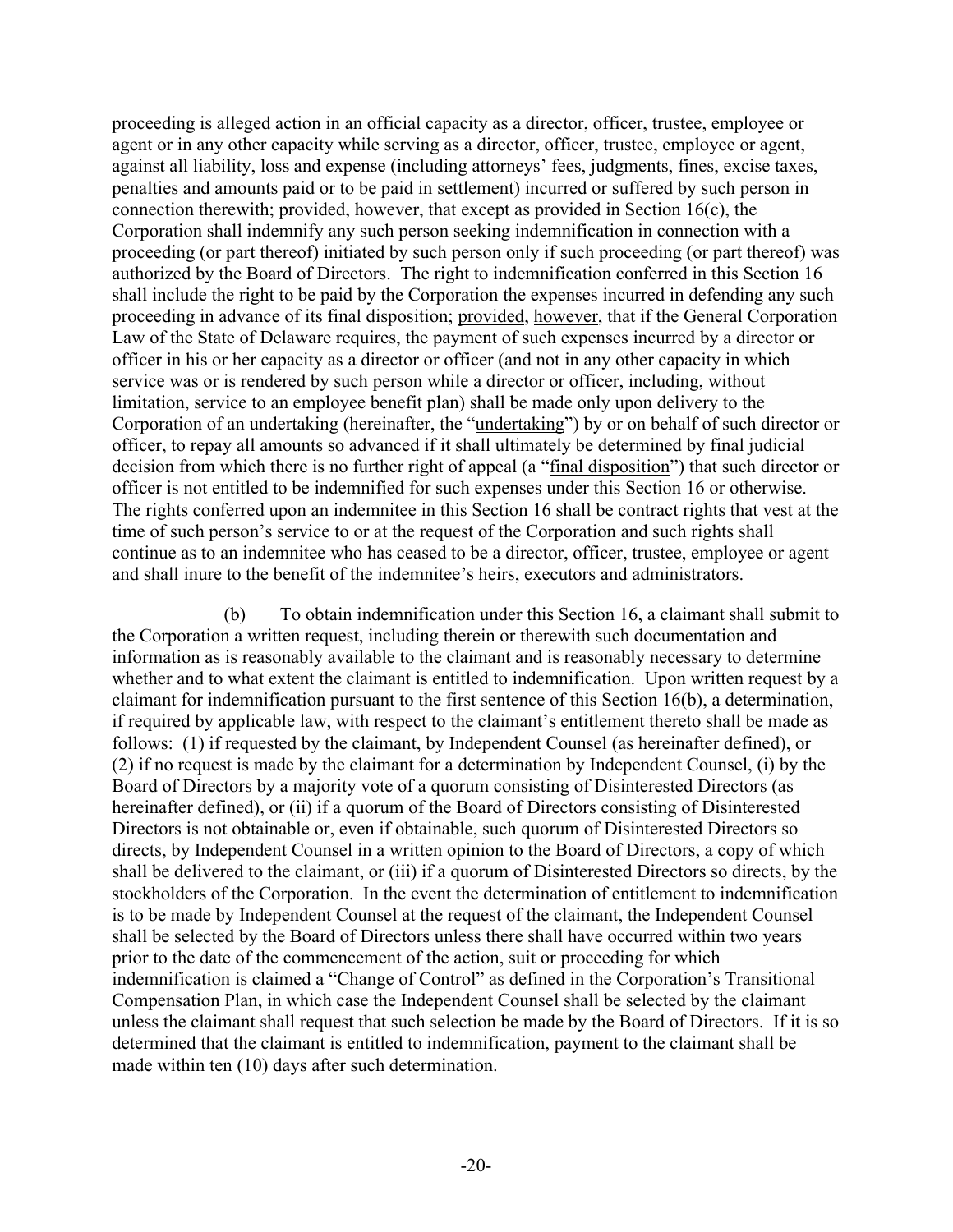(c) If a claim under [Section](#page-18-0) 16(a) in connection with a proceeding (or part thereof) not initiated by the claimant is not paid in full by the Corporation within sixty (60) days after a written claim pursuant to [Section](#page-18-0) 16(b) has been received by the Corporation (except in the case of a claim for advancement of expenses, for which the applicable period is twenty (20) days), the claimant may at any time thereafter bring suit against the Corporation to recover the unpaid amount of the claim and, if successful in whole or in part, the claimant shall be entitled to be paid also the expense of prosecuting such claim. It shall be a defense to any such action (other than an action brought to enforce a claim for expenses incurred in defending any proceeding in advance of its final disposition where the required undertaking, if any is required, has been tendered to the Corporation) that the claimant has not met the standard of conduct which makes it permissible under the General Corporation Law of the State of Delaware for the Corporation to indemnify the claimant for the amount claimed, but the burden of proving such defense shall be on the Corporation. Neither the failure of the Corporation (including its Board of Directors, Independent Counsel or stockholders) to have made a determination prior to the commencement of such action that indemnification of the claimant is proper in the circumstances because he or she has met the applicable standard of conduct set forth in the General Corporation Law of the State of Delaware, nor an actual determination by the Corporation (including its Board of Directors, Independent Counsel or stockholders) that the claimant has not met such applicable standard of conduct, shall be a defense to the action or create a presumption that the claimant has not met the applicable standard of conduct. If a determination shall have been made pursuant to [Section](#page-18-0) 16(b) that the claimant is entitled to indemnification, the Corporation shall be bound by such determination in any judicial proceeding commenced pursuant to this [Section](#page-18-0) 16(c). The Corporation shall be precluded from asserting in any judicial proceeding commenced pursuant to this [Section](#page-18-0) 16(c) that the procedures and presumptions of this [Section](#page-18-0) 16 are not valid, binding and enforceable and shall stipulate in such proceeding that the Corporation is bound by all the provisions of this [Section](#page-18-0) 16.

(d) The right to indemnification and the payment of expenses incurred in defending a proceeding in advance of its final disposition conferred in this [Section](#page-18-0) 16 (i) shall not be exclusive of any other right which any person may have or hereafter acquire under any statute, provision of the Certificate of Incorporation, By-Laws, agreement, vote of stockholders or Disinterested Directors or otherwise and (ii) cannot be terminated by the Corporation, the Board of Directors or the stockholders of the Corporation with respect to a person's service prior to the date of such termination. Any amendment, modification, alteration or repeal of this [Section](#page-18-0) 16 that in any way diminishes, limits, restricts, adversely affects or eliminates any right of an indemnitee or his or her successors to indemnification, advancement of expenses or otherwise shall be prospective only and shall not in any way diminish, limit, restrict, adversely affect or eliminate any such right with respect to any actual or alleged state of facts, occurrence, action or omission then or previously existing, or any action, suit or proceeding previously or thereafter brought or threatened based in whole or in part upon any such actual or alleged state of facts, occurrence, action or omission.

(e) The Corporation may purchase and maintain insurance, at its expense, to protect itself and any current or former director, officer, employee or agent of the Corporation or another corporation, partnership, joint venture, trust or other enterprise against any liability, loss and expense, whether or not the Corporation would have the power to indemnify such person against such liability, loss and expense under the General Corporation Law of the State of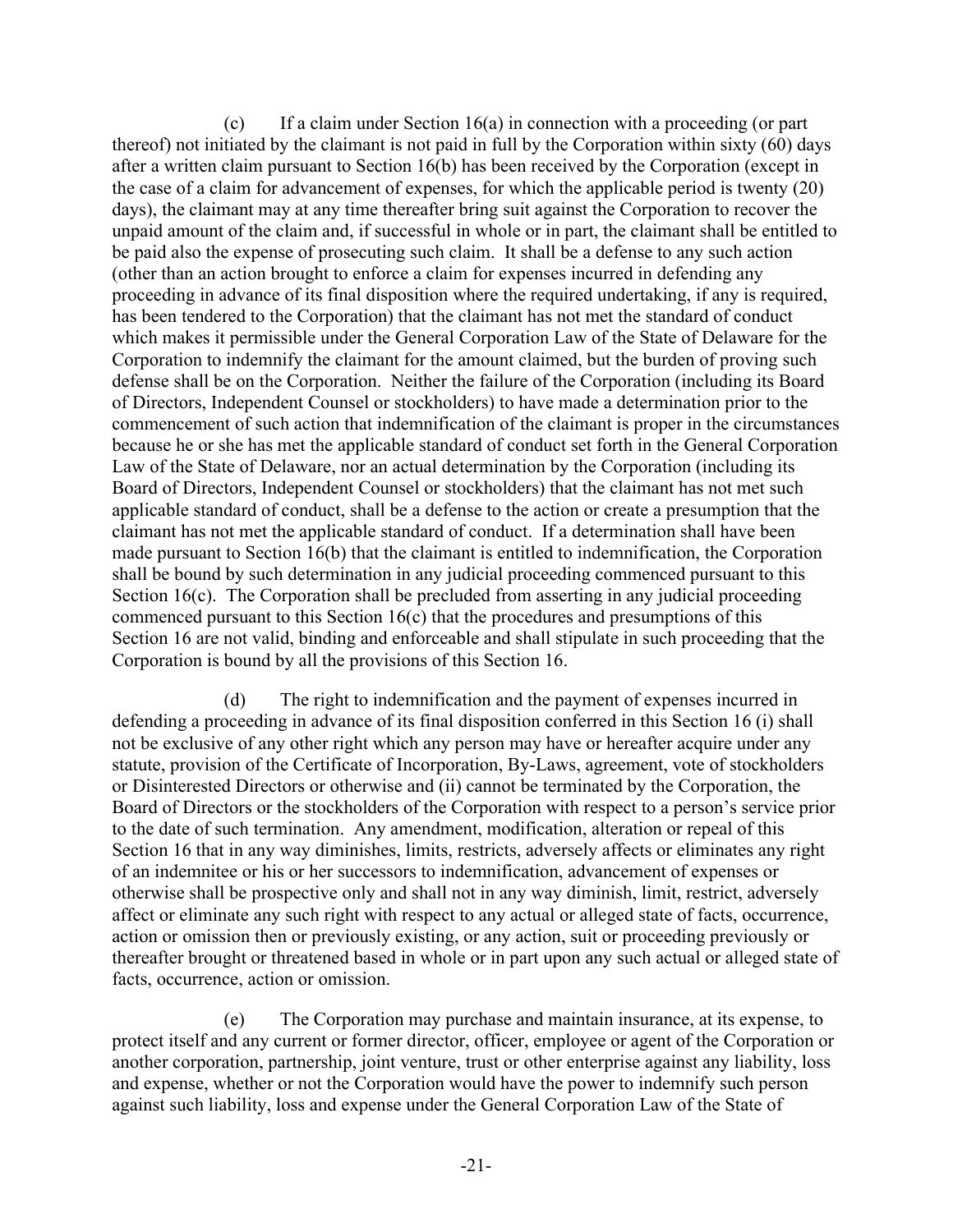Delaware. To the extent that the Corporation maintains any policy or policies providing such insurance, each such current or former director or officer, and each such agent or employee to which rights to indemnification have been granted as provided in [Section](#page-18-0) 16(f), shall be covered by such policy or policies in accordance with its or their terms to the maximum extent of the coverage thereunder for any such current or former director, officer, employee or agent.

(f) The Corporation may, to the extent authorized from time to time by the Board of Directors or the Chief Executive Officer, grant rights to indemnification, and rights to be paid by the Corporation the expenses incurred in defending any proceeding in advance of its final disposition, to any current or former employee or agent of the Corporation to the fullest extent of the provisions of this [Section](#page-18-0) 16 with respect to the indemnification and advancement of expenses of current or former directors and officers of the Corporation.

(g) If any provision or provisions of this [Section](#page-18-0) 16 shall be held to be invalid, illegal or unenforceable for any reason whatsoever: (1) the validity, legality and enforceability of the remaining provisions of this [Section](#page-18-0) 16 (including, without limitation, each portion of any subsection of this [Section](#page-18-0) 16 containing any such provision held to be invalid, illegal or unenforceable, that is not itself held to be invalid, illegal or unenforceable) shall not in any way be affected or impaired thereby, and (2) to the fullest extent possible, the provisions of this [Section](#page-18-0) 16 (including, without limitation, each such portion of any subsection of this [Section](#page-18-0) 16 containing any such provision held to be invalid, illegal or unenforceable) shall be construed so as to give effect to the intent manifested by the provision held invalid, illegal or unenforceable.

(h) For purposes of this [Section](#page-18-0) 16, references to "the corporation" shall include, in addition to the resulting or surviving corporation, any constituent corporation (including any constituent of a constituent) absorbed in a consolidation or merger which, if its separate existence had continued, would have had power and authority to indemnify its directors, officers, and employees or agents, so that any person who is or was a director, officer, employee or agent of such constituent corporation, or is or was serving at the request of such constituent corporation as a director, officer, employee or agent of another corporation, partnership, joint venture, trust or other enterprise, shall stand in the same position under this [Section](#page-18-0) 16 with respect to the resulting or surviving corporation as he or she would have with respect to such constituent corporation if its separate existence had continued.

- (i) For purposes of this [Section](#page-18-0) 16:
- (1) "Disinterested Director" means a director of the Corporation who is not and was not a party to the matter in respect of which indemnification is sought by the claimant.
- (2) "Independent Counsel" means a law firm, a member of a law firm, or an independent practitioner, that is experienced in matters of corporation law and shall include any person who, under the applicable standards of professional conduct then prevailing, would not have a conflict of interest in representing either the Corporation or the claimant in an action to determine the claimant's rights under this [Section](#page-18-0) 16.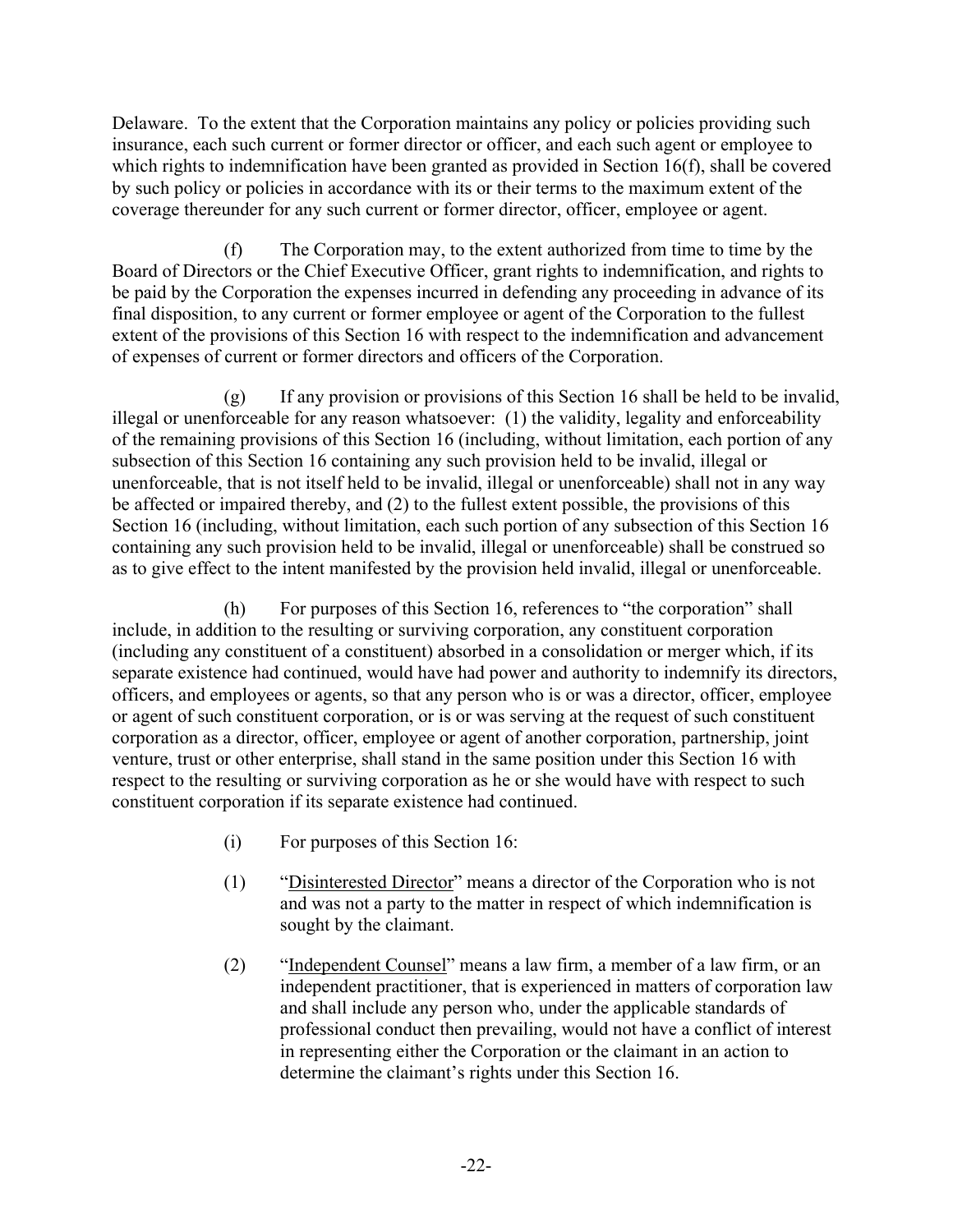(j) Any notice, request or other communication required or permitted to be given to the Corporation under this [Section](#page-18-0) 16 shall be in writing and either delivered in person or sent by telecopy, telex, telegram, overnight mail or courier service, or certified or registered mail, postage prepaid, return receipt requested, to the Secretary of the Corporation and shall be effective only upon receipt by the Secretary.

<span id="page-22-0"></span>Section 17. Emergency Provisions. Notwithstanding any other provision in the Certificate of Incorporation or By-Laws, this emergency By-Law provision shall be operative (i) during any emergency resulting from an attack on the United States or on a locality in which the Corporation conducts its business or customarily holds meetings of its Board of Directors or its stockholders, (ii) during any nuclear or atomic disaster, or (iii) during the existence of any catastrophe, or other similar emergency condition, as a result of which a quorum of the Board of Directors or a standing committee thereof cannot readily be convened for action, or (iv) during any other condition that may be provided under relevant provisions of Delaware Law (each condition described in clauses (i) through (iv) being referred to below as an "Emergency"). Pursuant to this [Section](#page-22-0) 17, during any Emergency:

(a) A meeting of the Board of Directors or a committee thereof may be called by any director or officer by any means feasible under the circumstances.

(b) Unless otherwise provided by the Board during an Emergency, notice of any meeting of the Board of Directors during such an Emergency may be given only to such of the directors as it may be feasible to reach at the time and by such means as may be feasible at the time, including publication, television, radio or any other means.

(c) The officers or other persons designated on a list approved by the Board of Directors before the Emergency, all in such order of priority and subject to such conditions and for such period of time (not longer than reasonably necessary after the termination of the Emergency) as may be provided in the resolution approving the list, shall, to the extent required to provide a quorum at any meeting of the Board of Directors, be deemed directors for such meeting.

(d) The Board of Directors, either before or during any such Emergency, may provide, and from time to time modify, lines of succession in the event that during such Emergency any or all officers or agents of the Corporation shall for any reason be rendered incapable of discharging their duties.

(e) The Board of Directors, either before or during any such Emergency, may, effective in the Emergency, change the head office or designate several alternative head offices or regional offices, or authorize the officers so to do.

(f) No officer, director or employee acting in accordance with this [Section](#page-22-0) 17, with any other emergency bylaw provision, or pursuant to DGCL Section 110 or any successor section, shall be liable except for willful misconduct.

 $(g)$  To the extent not inconsistent with this [Section](#page-22-0) 17, the By-Laws of the Corporation shall remain in effect during any Emergency and upon its termination these emergency provisions shall cease to be operative.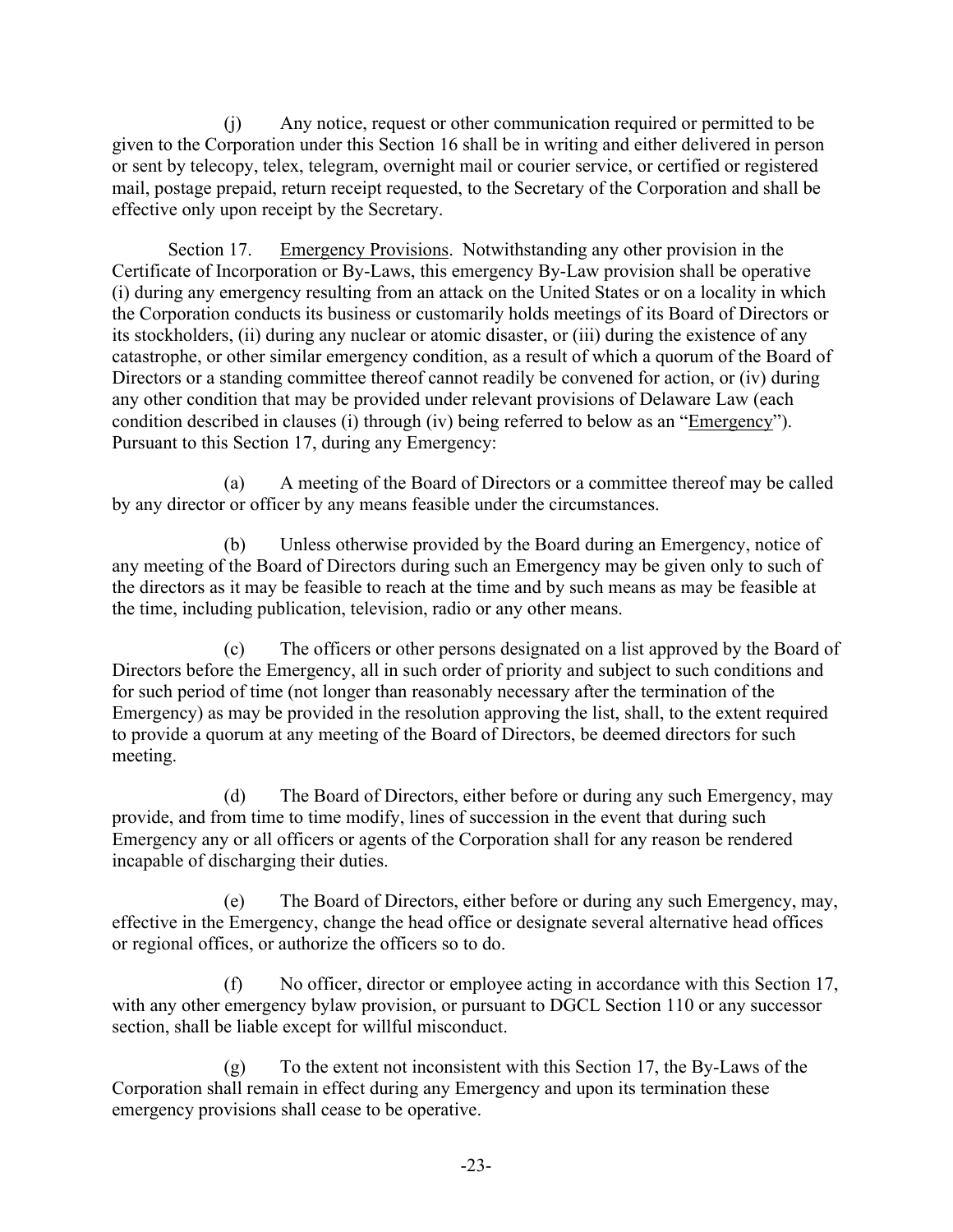(h) Nothing contained in this [Section](#page-22-0) 17 shall be deemed exclusive of any other provisions for emergency powers consistent with this [Section](#page-22-0) 17 that have been or may be adopted by the Board of Directors.

### **ARTICLE III.**

### **Officers**

Section 1. Officers Enumerated: The Board of Directors, as soon as may be practicable after the annual election of Directors, shall elect a Chairman, a President, and a Chief Executive Officer (or any combination thereof), one or more Vice Presidents (one or more of whom may be designated Executive Vice President or Senior Vice President), a Secretary, a Treasurer, and a Controller and from time to time may elect or appoint such other officers as it may determine. Any two or more offices may be held by the same person.

Section 2. Term of Office. Each officer shall hold office for the term for which he is elected or appointed and until his successor has been elected or appointed and qualified or until his death or until he shall resign or until he shall have been removed in the manner hereinafter provided.

Section 3. Powers and Duties. The officers of the Corporation shall each have such powers and authority and perform such duties in the management of the property and affairs of the Corporation as from time to time may be prescribed by the Board of Directors and, to the extent not so prescribed, they shall each have such powers and authority and perform such duties in the management of the property and affairs of the Corporation, subject to the control of the Board, as generally pertain to their respective offices.

Without limitation of the foregoing:

- (a) Chairman of the Board: The Chairman of the Board shall be a Director of the Corporation and shall preside at all meetings of the Board of Directors and of the Executive Committee of the Board of Directors and at all meetings of stockholders. The Chairman of the Board shall undertake such other duties or responsibilities as the Board of Directors may assign.
- (b) President and Chief Executive Officer: The President and Chief Executive Officer shall be the chief executive officer of the Corporation and shall be a Director of the Corporation. In the absence of the Chairman of the Board, the President and Chief Executive Officer shall preside at all meetings of the Board of Directors and of the Executive Committee of the Board of Directors and at all meetings of stockholders.
- (c) Vice Presidents: The Board of Directors shall determine the powers and duties of the respective Vice Presidents and may, in its discretion, fix such order of seniority among the respective Vice Presidents as it may deem advisable.
- (d) Secretary: The Secretary shall issue notices of all meetings of the stockholders and Directors where notices of such meetings are required by law or these By-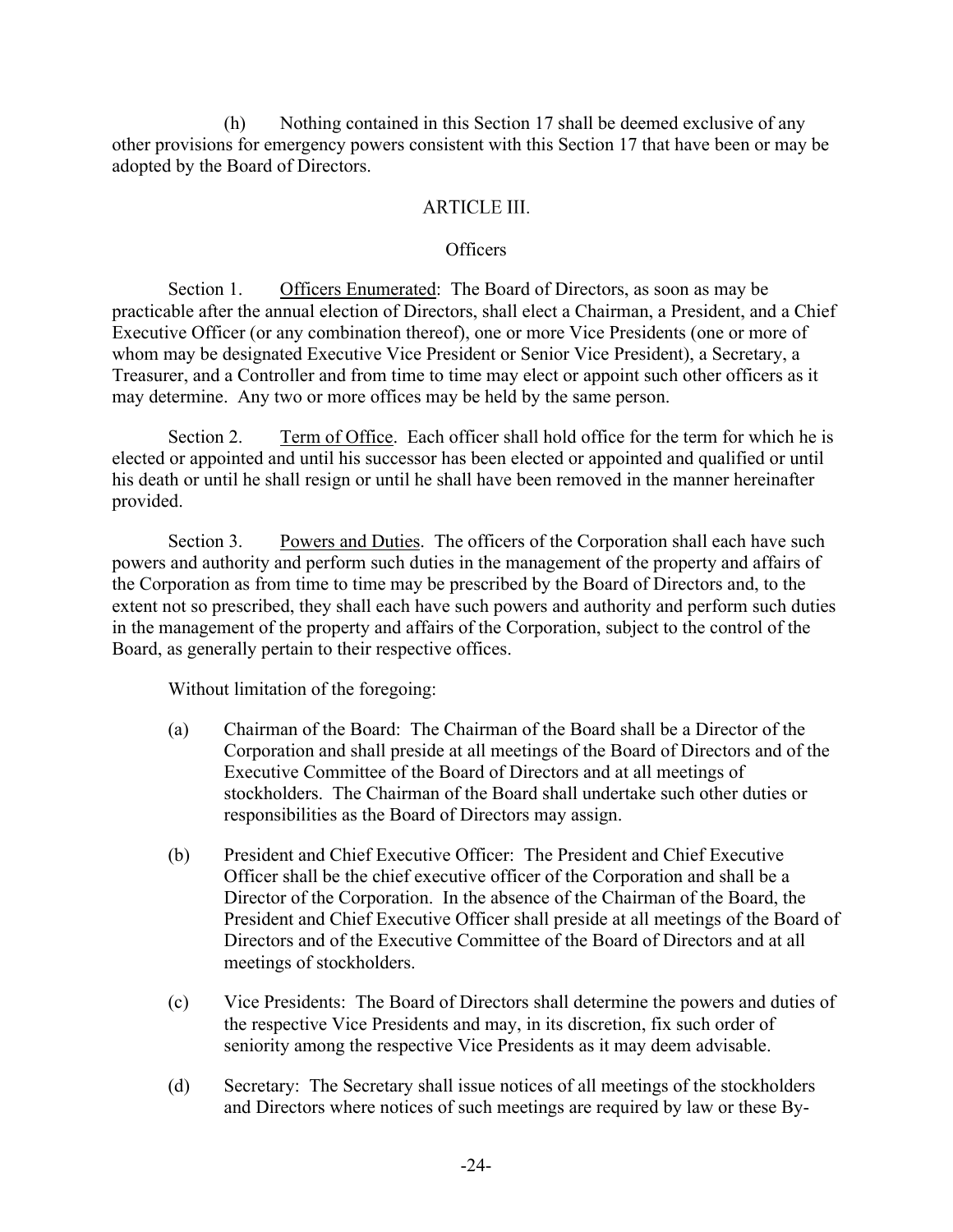Laws and shall keep the minutes of such meetings. He shall sign such instruments and attest such documents as require his signature of attestation and affix the corporate seal thereto where appropriate.

- (e) Treasurer: The Treasurer shall have custody of all funds and securities of the Corporation and shall sign all instruments and documents as require his signature. He shall perform all acts incident to the position of Treasurer, subject to the control of the Board of Directors.
- (f) Controller: The Controller shall be in charge of the accounts of the Corporation and he shall have such powers and perform such duties as may be assigned to him or her by the Board of Directors.
- (g) General Counsel: The General Counsel shall have general control of all matters of legal import concerning the Corporation.

Section 4. Temporary Absence. In case of the temporary absence or disability of any officer of the Corporation, except as otherwise provided in these By-laws, the Chairman of the Board, the President, the Vice Chairman, any Vice President, the Secretary or the Treasurer may perform any of the duties of any such other officer as the Board of Directors or Executive Committee may prescribe.

Section 5. Resignations. Any officer may resign at any time by giving written notice of his resignation to the Corporation. Any such resignation shall take effect at the time specified therein; and, unless otherwise specified therein, the acceptance of such resignation shall not be necessary to make it effective.

Section 6. Removal. Any officer may be removed, either with or without cause, at any time by action of the Board of Directors.

Section 7. Vacancies. A vacancy in any office because of death, resignation, removal or any other cause may be filled by the Board of Directors.

Section 8. Compensation. The salaries of the officers shall be fixed from time to time by the Board of Directors. Nothing contained herein shall preclude any officer from serving the Corporation in any other capacity, including that of director, or from serving any of its stockholders, subsidiaries or affiliated corporations in any capacity and receiving a proper compensation therefor.

Section 9. Contracts, Checks, etc. All contracts and agreements authorized by the Board of Directors, and all checks, drafts, bills of exchange or other orders for the payment of money, notes or other evidences of indebtedness, issued in the name of the Corporation, shall be signed by such person or persons and in such manner as may from time to time be designated by the Board of Directors, which designation may be general or confined to specific instances.

Section 10. Proxies in Respect of Securities of Other Corporations. Unless otherwise provided by resolution adopted by the Board of Directors, the Chairman of the Board, the President and Chief Executive Officer, the Vice Chairman, a Vice President, or the Secretary or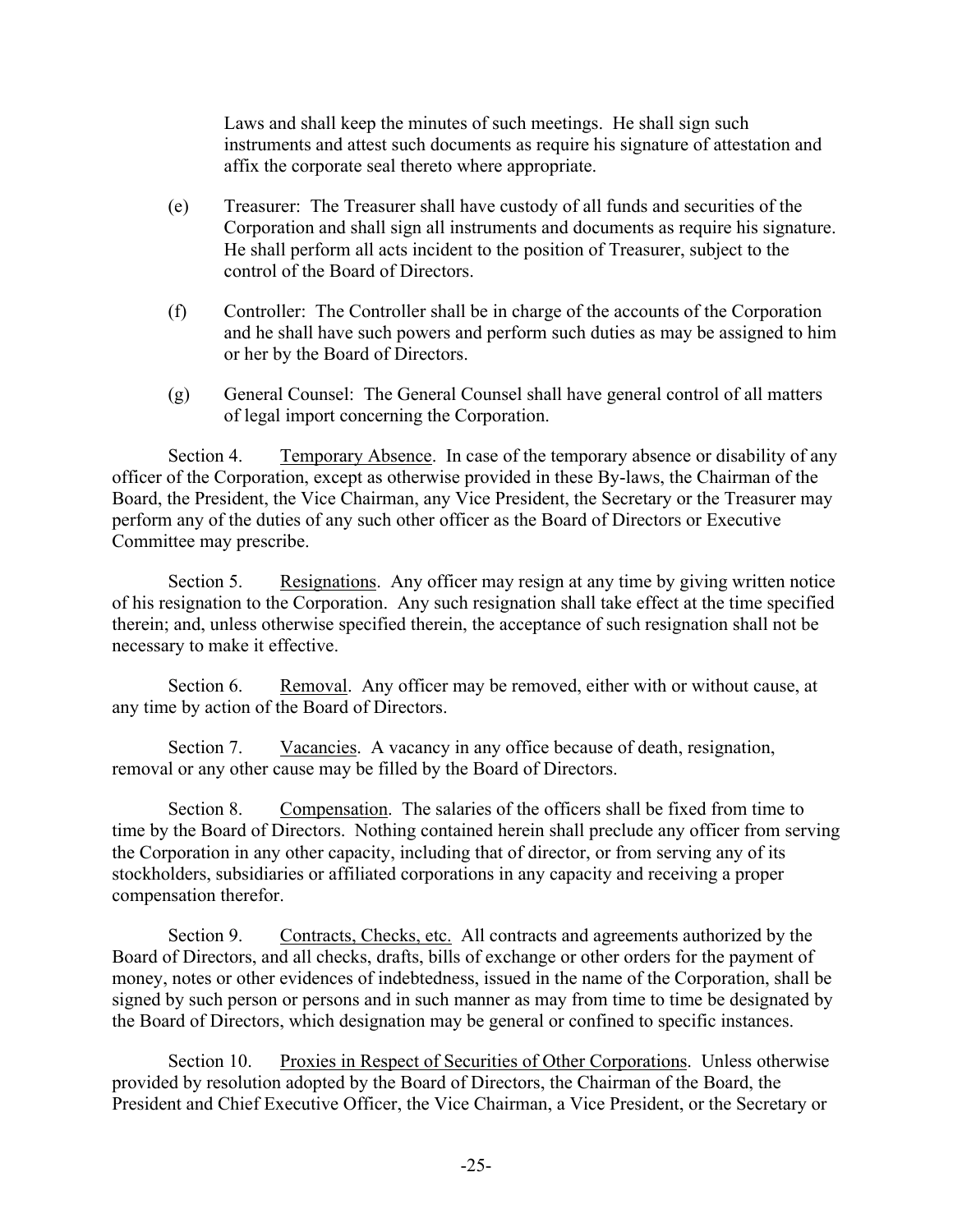an Assistant Secretary or the Treasurer or an Assistant Treasurer, or any one of them, may exercise or appoint an attorney or attorneys, or an agent or agents, to exercise in the name and on behalf of the Corporation the powers and rights which the Corporation may have as the holder of stock or other securities in any other corporation to vote or to consent in respect of such stock or other securities; and the Chairman of the Board, the President and Chief Executive Officer, the Vice Chairman, a Vice President, or the Secretary or an Assistant Secretary or the Treasurer or an Assistant Treasurer may instruct the person or persons so appointed as to the manner of exercising such powers and rights and the Chairman of the Board, the President and Chief Executive Officer, the Vice Chairman, a Vice President, or the Secretary or an Assistant Secretary or the Treasurer or an Assistant Treasurer may execute or cause to be executed in the name and on behalf of the Corporation and under its corporate seal, or otherwise, all such ballots, consents, proxies, powers of attorney or other written instruments as they or either of them may deem necessary in order that the Corporation may exercise such powers and rights. Any stock or other securities in any other corporation which may from time to time be owned by or stand in the name of the Corporation may, without further action, be endorsed for sale or transfer or sold or transferred by the Chairman of the Board, the President and Chief Executive Officer, the Vice Chairman, or a Vice President, or the Secretary or an Assistant Secretary or the Treasurer or an Assistant Treasurer of the Corporation or any proxy appointed in writing by any of them.

## **ARTICLE IV.**

## Shares and Their Transfer

Section 1. Certificated and Uncertificated Shares. Shares of the Corporation's stock may be certificated or uncertificated, as provided under Delaware law. All certificates of stock of the Corporation shall be numbered and shall be entered in the books of the Corporation as they are issued. They shall exhibit the holder's name and number of shares and shall be signed by the Chairman or a Vice Chairman or the President or a Vice President and by the Treasurer or an Assistant Treasurer or the Secretary or an Assistant Secretary. Any or all of the signatures on the certificate may be a facsimile. In case any officer, transfer agent or registrar who has signed or whose facsimile signature has been placed upon a certificate shall have ceased to be such officer, transfer agent or registrar before such certificate is issued, it may be issued by the Corporation with the same effect as if he were such officer, transfer agent or registrar.

Section 2. Transfers. Transfers of stock shall be made on the books of the Corporation only by the record holder of such stock, or by attorney lawfully constituted in writing, and, in the case of stock represented by a certificate, upon surrender of the certificate. Except as hereinafter provided in the case of loss, destruction or mutilation of certificates, no transfer of stock shall be entered until the previous certificate, if any, given for the same shall have been surrendered and canceled.

Section 3. Lost, Destroyed or Mutilated Certificates. The Corporation may issue a new certificate of stock of the same tenor and same number of shares in place of a certificate theretofore issued by it which is alleged to have been lost, stolen or destroyed; provided, however, the Board of Directors or the Executive Committee or the Secretary of the Corporation may require the owner of the lost, stolen or destroyed certificate, or his legal representative, to give the Corporation a bond of indemnity, in form and with one or more sureties satisfactory to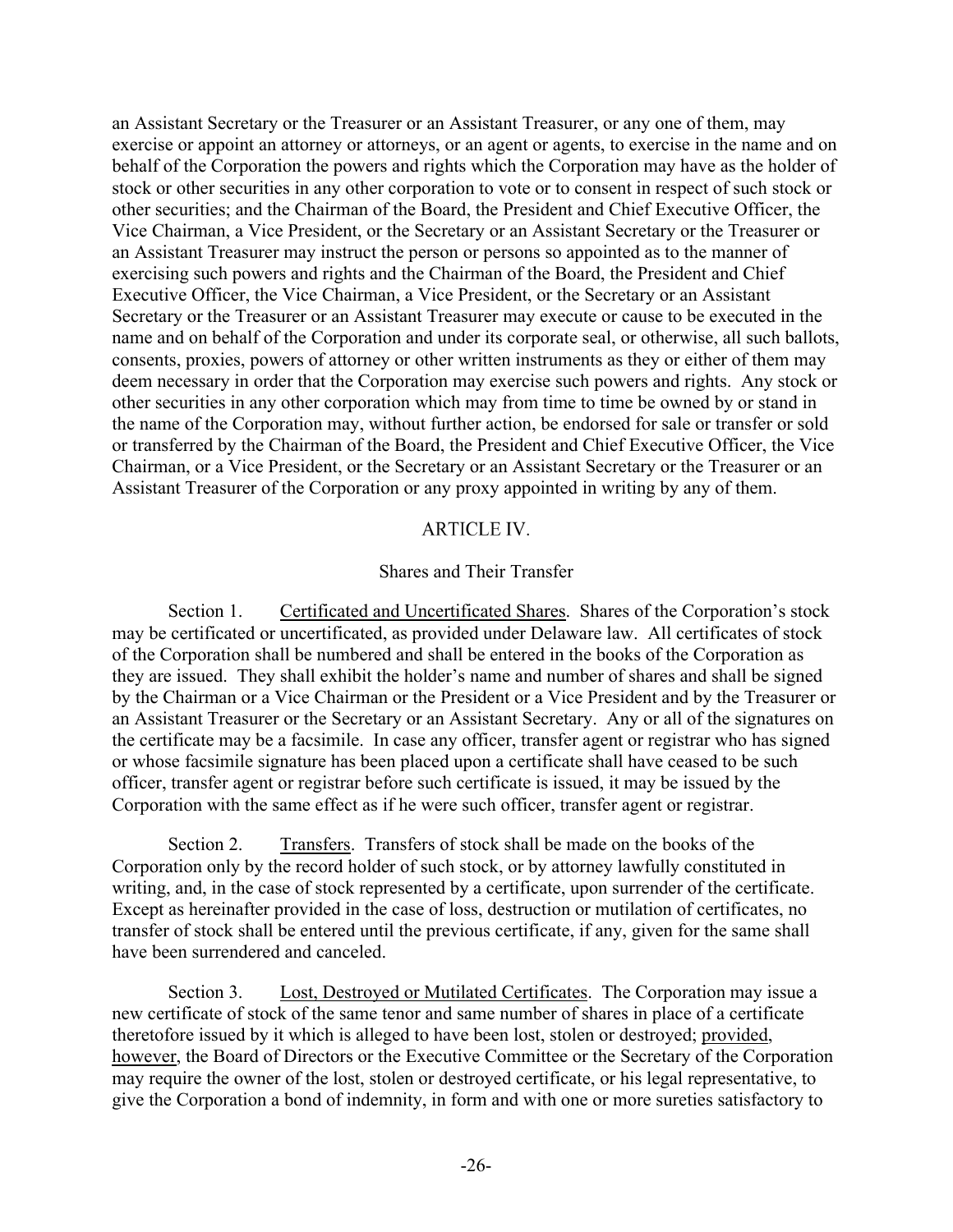the Board of Directors or the Executive Committee, sufficient to indemnify it against any claim that may be made against the Corporation on account of the alleged loss, theft or destruction of any such certificate or the issuance of such new certificate.

Section 4. Record Date. The Board of Directors may fix a record date, which record date shall not precede the date upon which the resolution fixing the record date is adopted by the board of directors, and which shall not be more than sixty (60) nor less than ten (10) days before the date of such meeting, nor more than sixty (60) days prior to any other action, as a record date for the determination of the stockholders entitled to notice of or to vote at any meeting of stockholders or any adjournment thereof, or entitled to receive payment of any dividend or other distribution or allotment of any rights or entitled to exercise any rights with respect to any change, conversion or exchange of stock or for the purpose of any other lawful action. If no record date is fixed, (a) the record date for determining stockholders entitled to notice of or to vote at a meeting of stockholders shall be at the close of business on the day next preceding the day on which notice is given, or, if notice is waived, at the close of business on the day next preceding the day upon which the meeting is held, and (b) the date for determining stockholders for any other purpose shall be at the close of business on the day on which the Board of Directors adopts the resolution relating thereto. A determination of stockholders of record entitled to notice of or to vote at a meeting of stockholders shall apply to any adjournment of the meeting; provided, however, that the Board of Directors may fix a new record date for the adjourned meeting.

Section 5. Books and Records. The books and records of the Corporation may be kept at such places within or without the State of Delaware as the Board of Directors may from time to time determine.

#### **ARTICLE V.**

#### Seal

The Board of Directors shall provide a corporate seal, which shall be in the form of a circle and shall bear the name of the Corporation, the year in which the Corporation was incorporated (1971) and the words "Corporate Seal—Delaware" and such other words or figures as the Board of Directors may approve and adopt.

### **ARTICLE VI.**

#### Amendments

Except as otherwise provided by these By-Laws, the Certificate of Incorporation, or by operation of law, the By-Laws of the Corporation may be made, altered or repealed by vote of the stockholders at any annual or special meeting of stockholders called for that purpose or by the affirmative vote of a majority of the directors then in office given at any regular or special meeting of the Board of Directors.